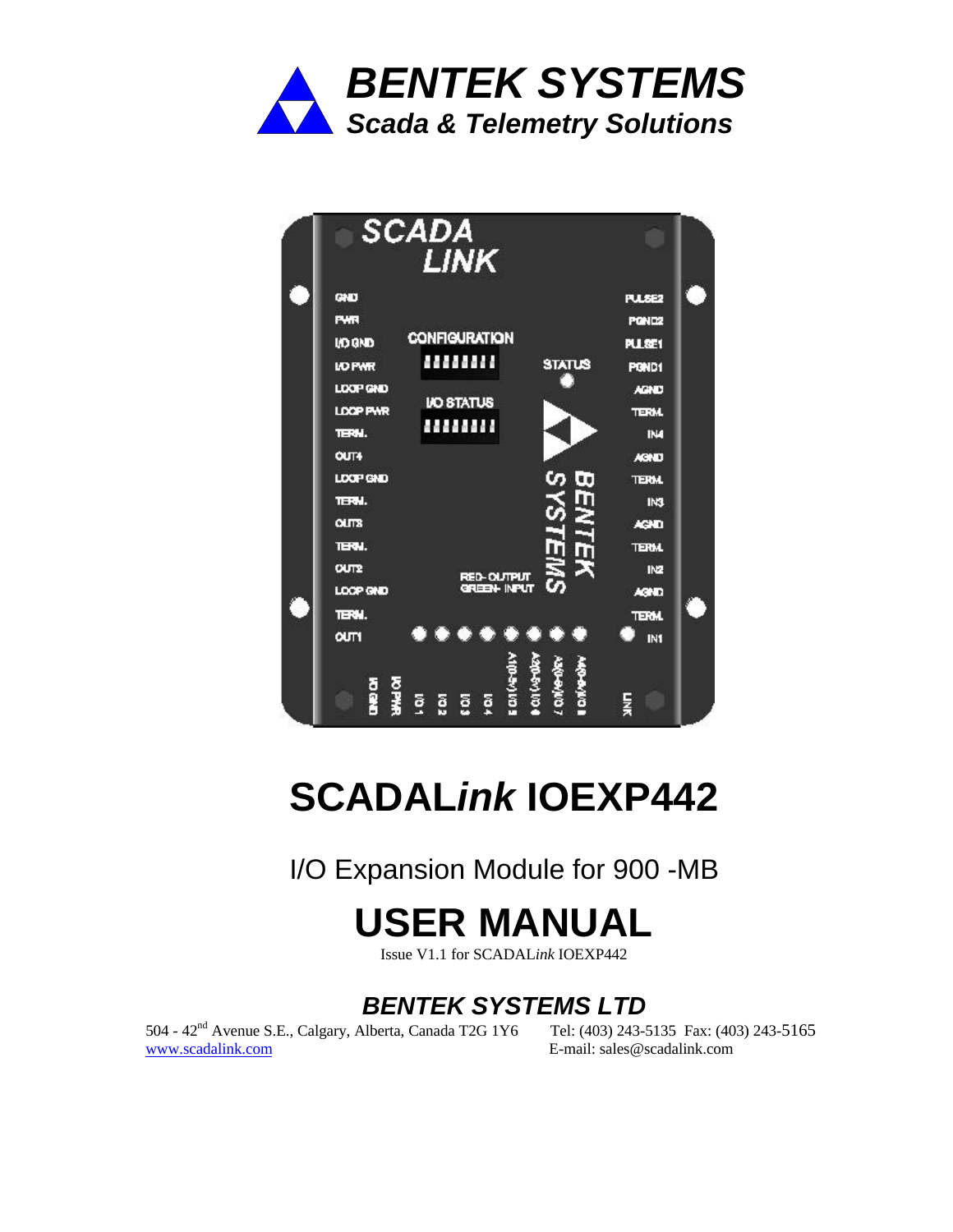| 1              |                                                                                                       |                                                                    |  |
|----------------|-------------------------------------------------------------------------------------------------------|--------------------------------------------------------------------|--|
|                | 1.1.1<br>112<br>1.1.3<br>1.1.4<br>1.1.5<br>121<br>1.2.2                                               | MULTIPLEXED DIGITAL & ANALOG I/O (A1(0-5V)I/O1 - A4(0-5V)I/O4):  1 |  |
| $\overline{2}$ |                                                                                                       |                                                                    |  |
|                | 2.1.1<br>2.1.2<br>2.2.1<br>222<br>2.2.3<br>224<br>2.2.5<br>2.2.6<br>2.2.7<br>2.2.8<br>2.2.9<br>2.2.10 | MULTIPLEXED ANALOG INPUTS, DIGITAL INPUTS AND DIGITAL OUTPUTS 15   |  |
| 3              |                                                                                                       |                                                                    |  |
| 4              |                                                                                                       |                                                                    |  |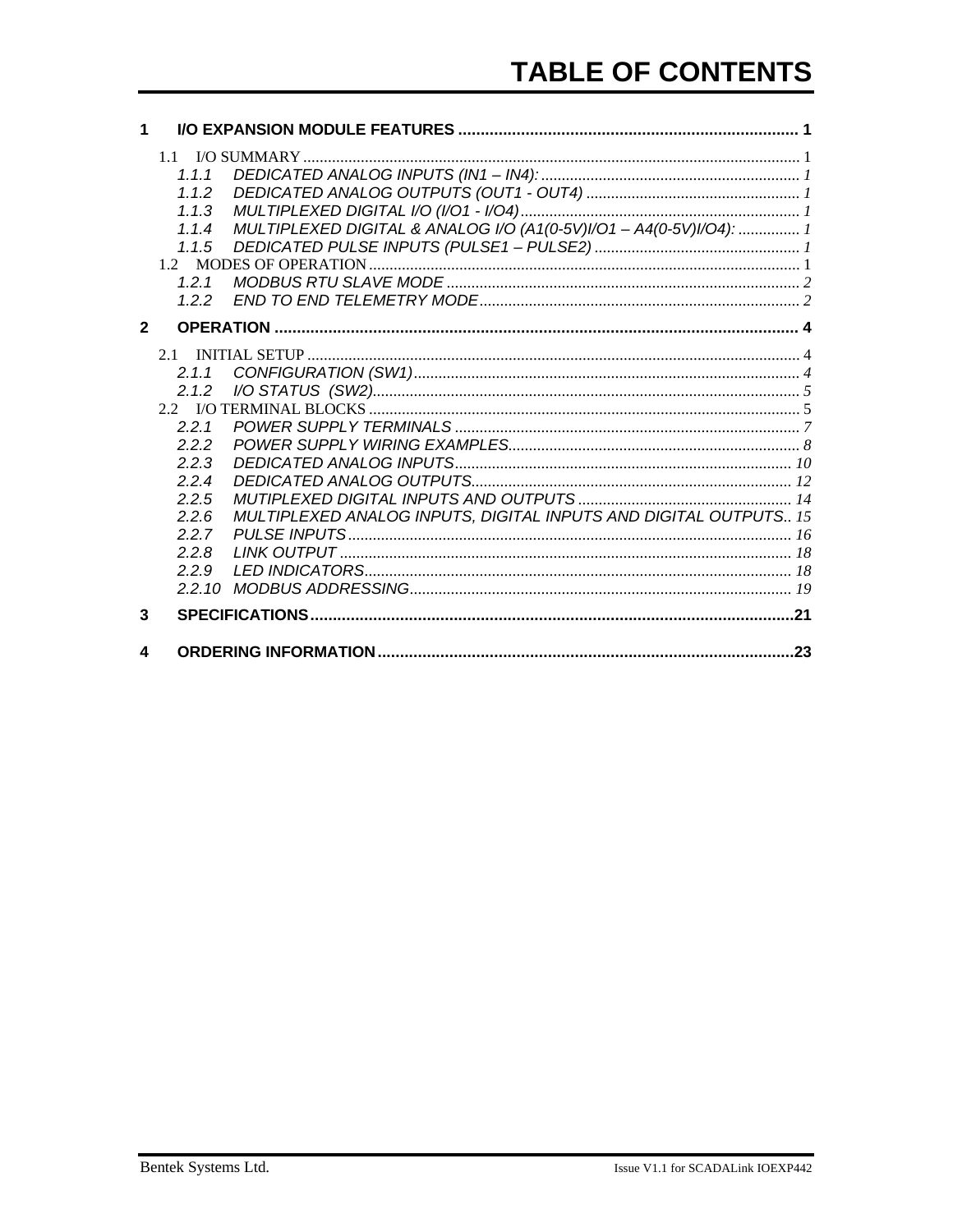## **1 I/O EXPANSION MODULE FEATURES**

#### *1.1 I/O SUMMARY*

The IOEXP442 is an Expansion Module that easily connects to an existing SCADALink 900-MB or MB-RTU to give it enhanced I/O capability. These units are not standalone and require a 900-MB or MB-RTU to operate properly. **Note: Since the MB-RTU is a simply a 900-MB without the radio, any references in this manual to the 900-MB shall be applicable to the MB-RTU as well.**

#### **1.1.1 DEDICATED ANALOG INPUTS (IN1 – IN4):**

- 4 analog current input channels (0-20 mA/4-20 mA) with 12 bit resolution.
- 0 to 5 volts may be measured on same channels by simple wiring change.

#### **1.1.2 DEDICATED ANALOG OUTPUTS (OUT1 - OUT4)**

- Each channel can be configured as a 0-20 mA or as a 4-20 mA current output with 12 bit resolution using Switch 7 Config 1 on the attached SCADALink 900MB radio modem.
- Each channel can also be configured as a 0-5V or 1-5V output by configuring the same DIP switch and wiring the inputs slightly different to recognize a voltage instead of a current input.

#### **1.1.3 MULTIPLEXED DIGITAL I/O (I/O1 - I/O4)**

• Each pair of adjacent channels can be configured as 2 digital inputs or as 2 open collector digital outputs using the I/O STATUS DIP switch.

#### **1.1.4 MULTIPLEXED DIGITAL & ANALOG I/O (A1(0-5V)I/O1 – A4(0-5V)I/O4):**

- Each pair of adjacent channels can be configured as 2 digital inputs or as 2 open collector digital outputs using the I/O STATUS DIP switch.
- Each pair of adjacent channels can also be configured as 2 analog inputs (8 bits). Both voltage and current signals can be connected: voltage source is directly connected while current source is connected in parallel to a 250 Ohm external terminating resistor.

#### **1.1.5 DEDICATED PULSE INPUTS (PULSE1 – PULSE2)**

• high speed pulse input channels able to accept pulse frequencies up to 25khz.

#### **Note: No calibration is required for any of the above I/O.**

#### *1.2 MODES OF OPERATION*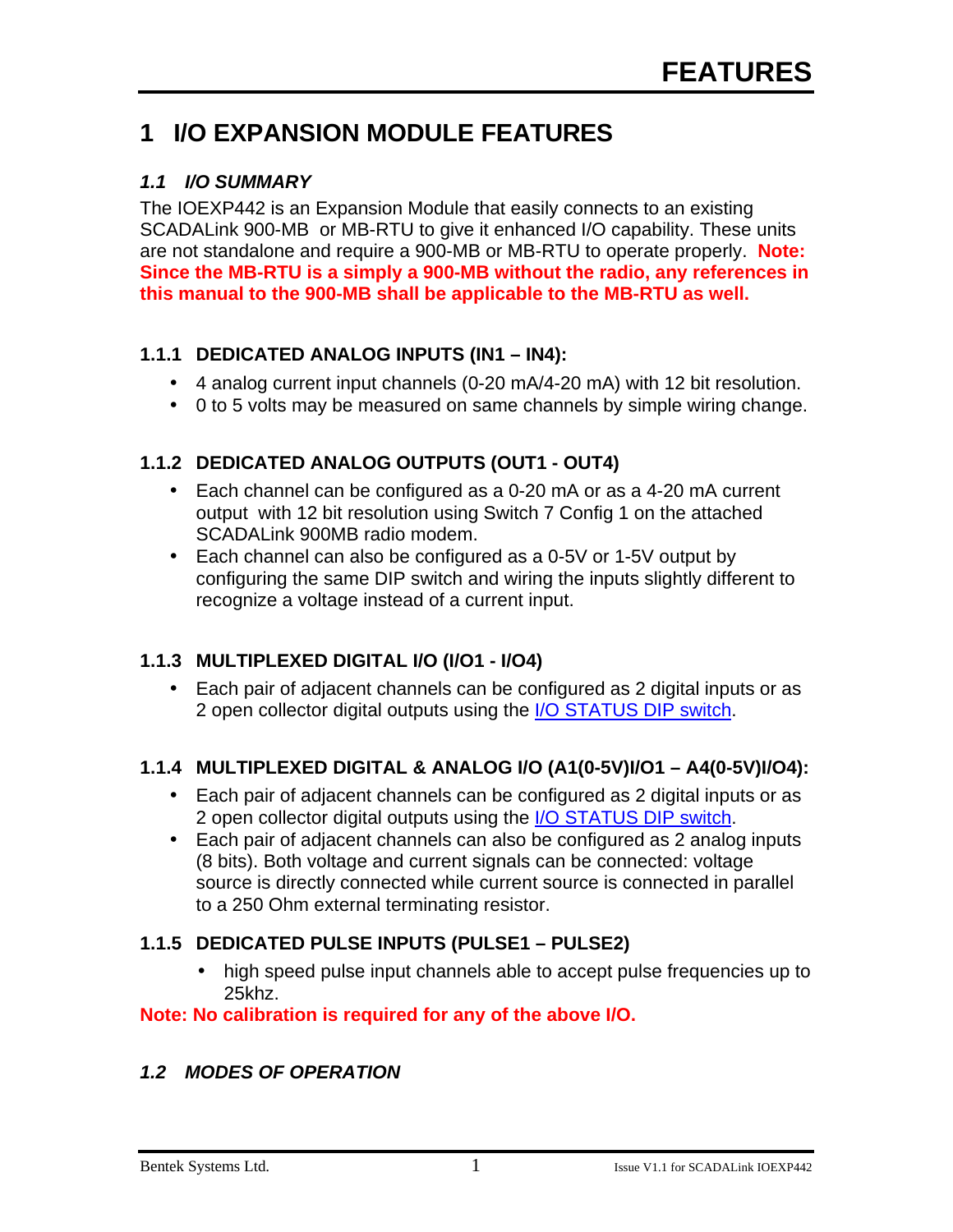To understand how the I/O Expansion Module operates, it is necessary to understand how the SCADAL*ink* 900-MB operates. This manual uses terms defined in the SCADAL*ink* 900-MB User manual and readers unfamiliar with these terms should consult the 900-MB User manual.

The I/O Expansion Module can operate in both of the SCADAL*ink* 900-MB's two modes of operation: **Modbus RTU Mode** and **End to End Telemetry Mode.** These modes are selected by configuring the 900-MB's CONFIG 4 DIP switch.

#### **1.2.1 MODBUS RTU SLAVE MODE**

In this mode, the 900-MB/Expansion Module pair can be polled by a Modbus master via Modbus RTU protocol. The Modbus address of the pair is configured on the 900-MB's CONFIG 4 DIP switch. All relevant information including I/O, status and serial ports from both the 900-MB and the I/O Expansion Module are accessible to the master. The Modbus address mapping is given in Table 8.

#### **1.2.2 END TO END TELEMETRY MODE**

In End to End Mode, inputs on one side of the radio link become outputs on the other side. An End to End configured system acts like a virtual cable. The tables below show the allowable I/O mapping when two I/O Expansion Modules are configured in End to End mode. Table entries on the left-hand column map to the corresponding table entries on the right hand column.

| <b>IOEXP442 Module 1</b>      | <b>IOEXP442 Module 2</b>      |
|-------------------------------|-------------------------------|
| $IN1 - IN4$                   | OUT1-OUT4                     |
| OUT1 – OUT4                   | $IN1 - IN4$                   |
| $I/O1 - I/O4$                 | $I/O1 - I/O4$                 |
| $A1(0-5V)I/O1 - A4(0-5V)I/O4$ | $A1(0-5V)I/O1 - A4(0-5V)I/O4$ |

For both I/O1 – I/O4 and A1(0-5V)I/O1 – A1(0-5)I/O4, channel pairs configured as digital inputs on one side must correspond to the same channel pairs configured as digital outputs on the other side.

**Note that only digital values can be transmitted across on A1(0-5V)I/O 1 to A4(0-5V)I/O4 in End to End Mode; 8 bit analog values cannot.**

In End to End Mode, the serial ports can still be used for serial data transmission however, there are 2 things the user must be aware of if End to End I/O Telemetry and serial data transmission are used simultaneously:

1. End to End I/O mode reduces serial data throughput by up to half.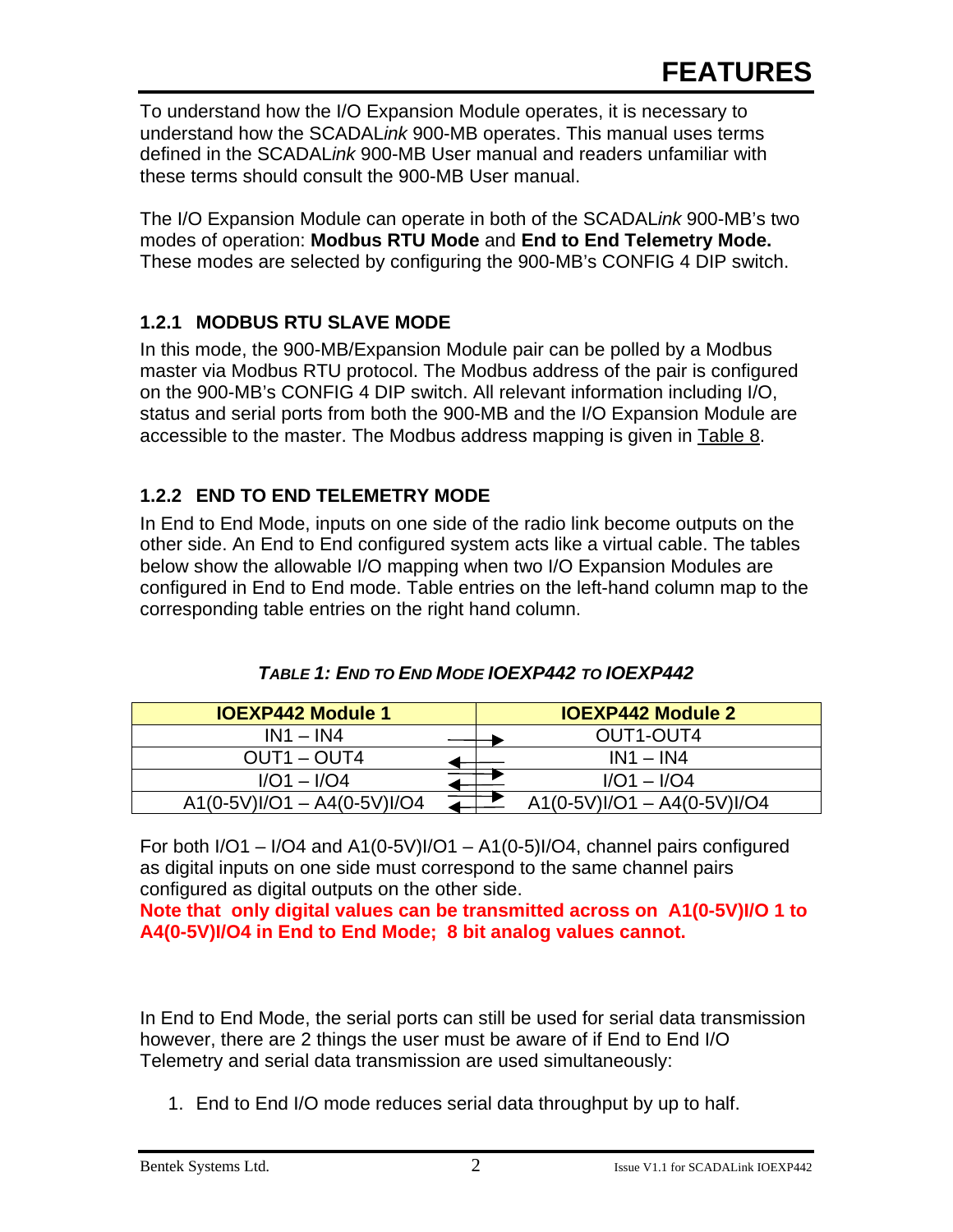2. Modbus protocol cannot be used.

Refer to the 900-MB User manual for a detailed description of End to End Telemetry Mode configuration and operation.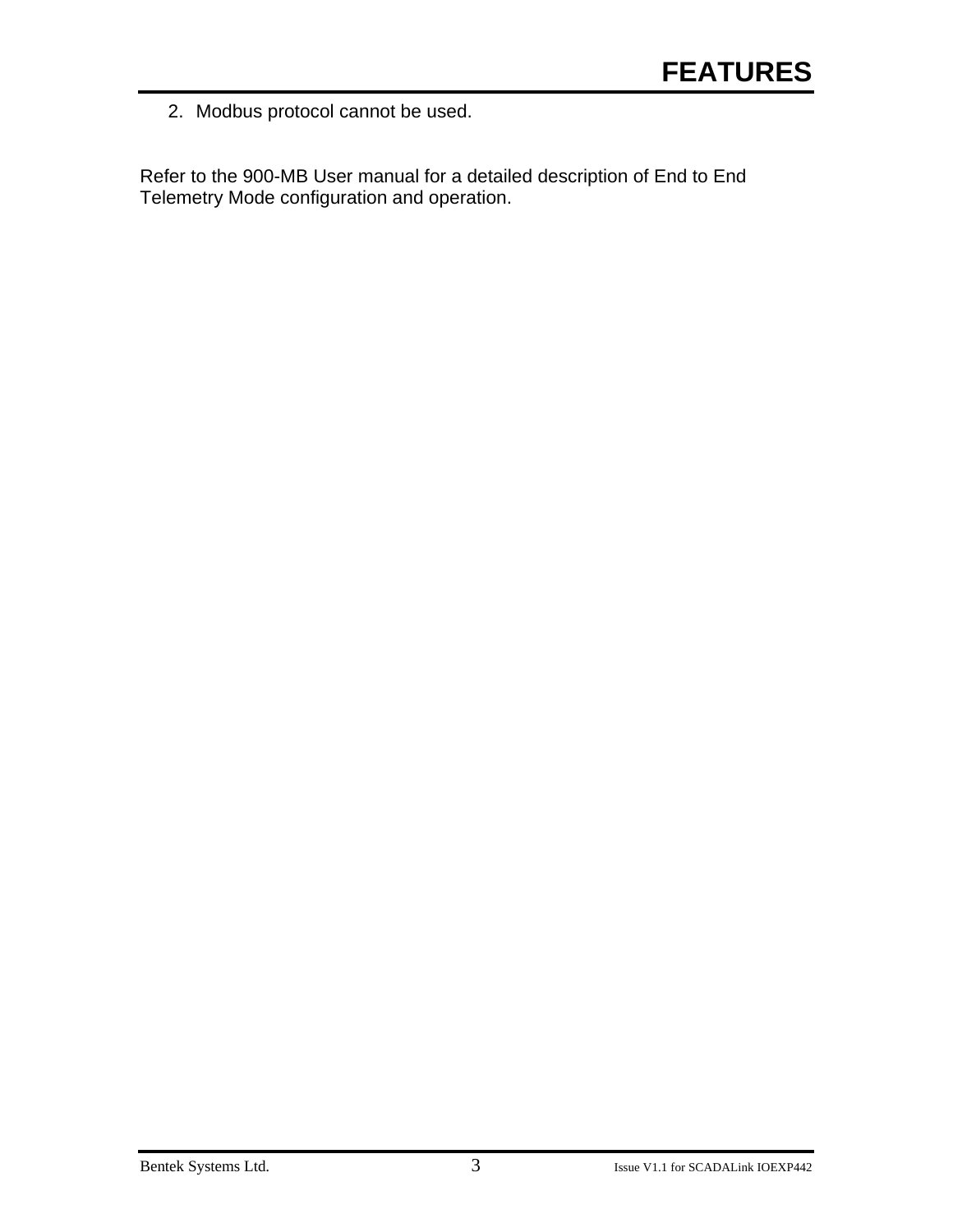### **2 OPERATION**

#### *2.1 INITIAL SETUP*

Like the 900-MB, the I/O Expansion Module can be completely configured using the switches on the front of the unit…no user programming is required**. Note that new switch settings are only recorded when power is reset.** The diagram below shows the switch configuration.



*Figure 1: Front Cover Layout*

#### **2.1.1 CONFIGURATION (SW1)**

| <b>TABLE 2: CONFIGURATION DIP SWITCH</b> |
|------------------------------------------|
|------------------------------------------|

| <b>DIP SWITCH POSITION</b> | <b>FUNCTION</b>         | <b>OFF</b> | <b>ON</b> |
|----------------------------|-------------------------|------------|-----------|
| 1 (far left)               | NOT USED - normally OFF |            |           |
| 2                          | NOT USED - normally OFF |            |           |
| 3                          | NOT USED - normally OFF |            |           |
| 4                          | NOT USED - normally OFF |            |           |
| 5                          | Current test mode       | OFF        | ON        |
| 6                          | NOT USED - normally OFF |            |           |
|                            | NOT USED - normally OFF |            |           |
| 8 (far right)              | NOT USED - normally OFF |            |           |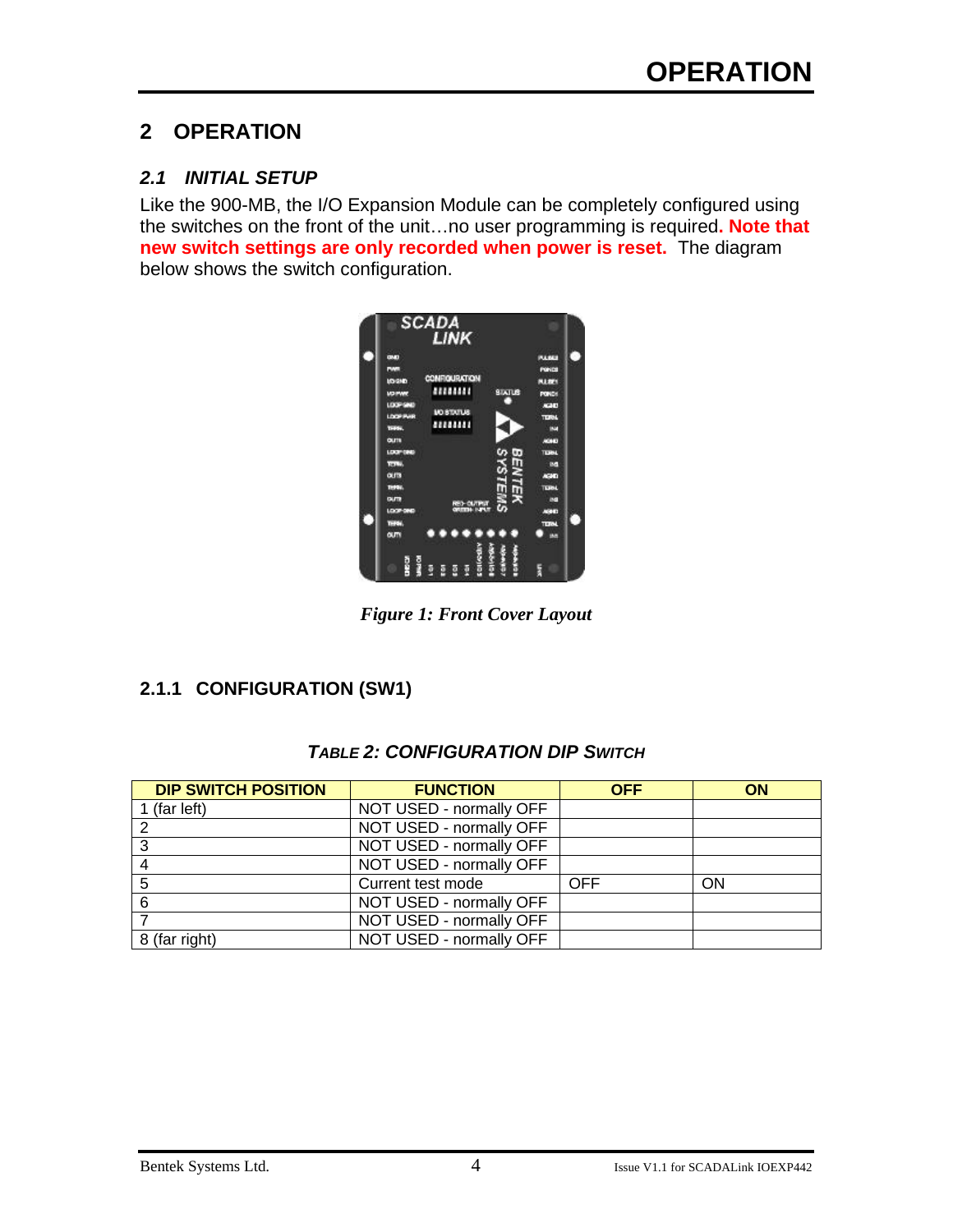#### **2.1.2 I/O STATUS (SW2)**

#### *TABLE 3: I/O STATUS DIP SWITCH*

| <b>DIP SWITCH POSITION</b> | <b>FUNCTION</b>         | <b>OFF</b>     | ON              |
|----------------------------|-------------------------|----------------|-----------------|
| (far left)                 | I/O 1, I/O 2 MODE       | <b>INPUT</b>   | <b>OUTPUT</b>   |
| っ                          | I/O 3, I/O 4 MODE       | <b>INPUT</b>   | <b>OUTPUT</b>   |
| 3                          | I/O 5, I/O 6 MODE       | <b>INPUT</b>   | <b>OUTPUT</b>   |
|                            | I/O 7, I/O 8 MODE       | <b>INPUT</b>   | <b>OUTPUT</b>   |
| 5                          | I/O LED MODE            | <b>ENABLED</b> | <b>DISABLED</b> |
| 6                          | NOT USED - normally OFF |                |                 |
|                            | NOT USED - normally OFF |                |                 |
| 8 (far right)              | NOT USED - normally OFF |                |                 |

#### *2.2 I/O TERMINAL BLOCKS*



*Figure 1: I/O Terminal Block Sides*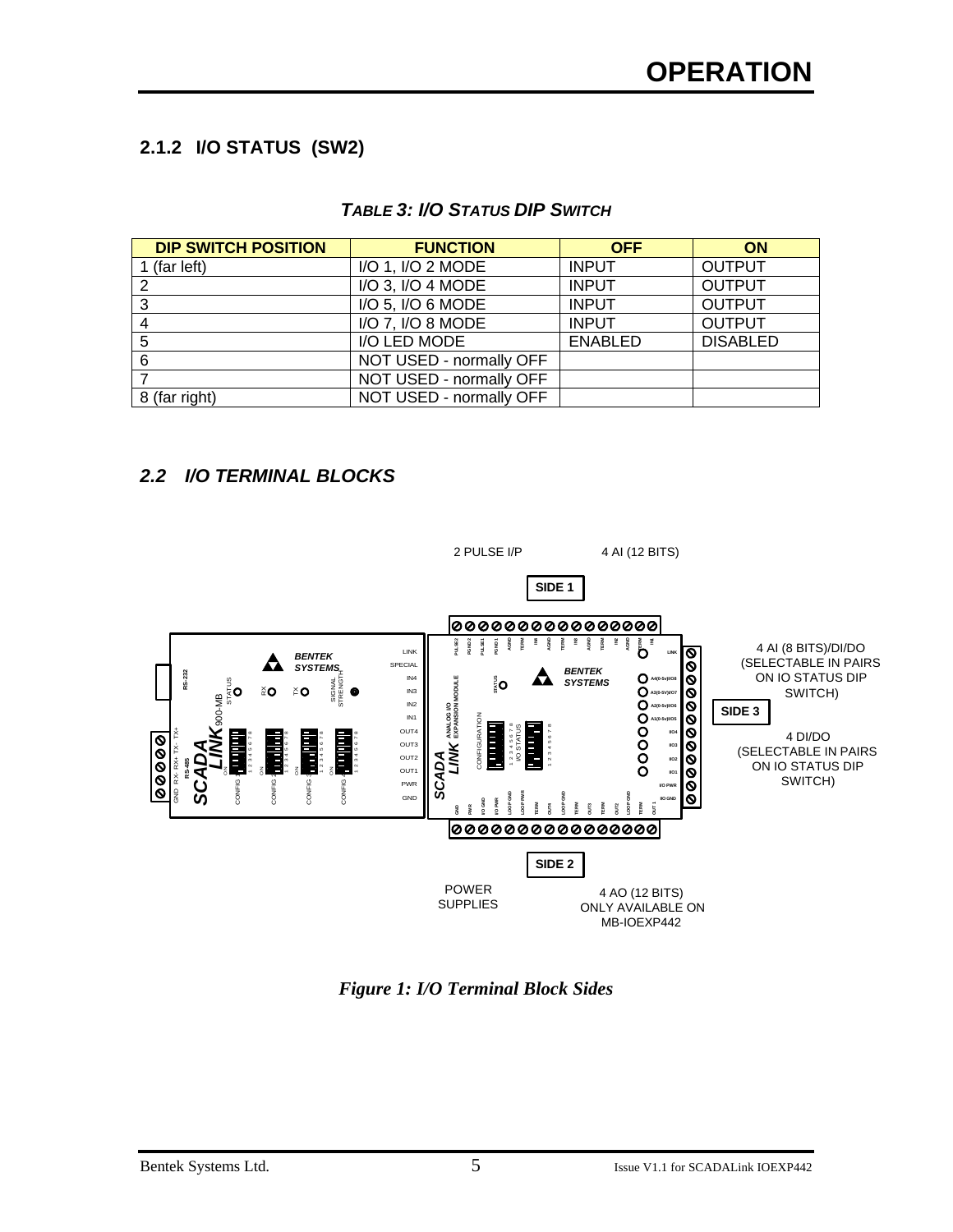| <b>DESIGNATION</b> | <b>PARAMETERS</b>                          | <b>TERMINAL#</b> |
|--------------------|--------------------------------------------|------------------|
| IN1                | 0-5 VDC or 0-20mA/4-20mA                   |                  |
| <b>TERM</b>        | 0-20mA/4-20mA (must be connected to IN1)   | 2                |
| <b>AGND</b>        | $+/-$ 4.6 VDC max. from I/O GND            | 3                |
| IN2                | 0-5 VDC or 0-20mA/4-20mA                   |                  |
| <b>TERM</b>        | 0-20mA/4-20mA (must be connected to IN2)   | 5                |
| <b>AGND</b>        | $+/-$ 4.6 VDC max. from I/O GND            | 6                |
| IN <sub>3</sub>    | 0-5 VDC or 0-20mA/4-20mA                   |                  |
| <b>TERM</b>        | 0-20mA/4-20mA (must be connected to IN3)   | 8                |
| <b>AGND</b>        | $+/-$ 4.6 VDC max. from I/O GND            | 9                |
| IN4                | 0-5 VDC or 0-20mA/4-20mA                   | 10               |
| <b>TERM</b>        | 0-20mA/4-20mA (must be connected to IN4)   | 11               |
| <b>AGND</b>        | $+/-$ 4.6 VDC max. from I/O GND            | 12               |
| PGND1              | Pseudo Differential GND for PULSE1         | 14               |
| PULSE1             | 40mV - 30V Input Pulse Counter (MAX 25KHz) | 13               |
| PGND <sub>2</sub>  | Pseudo Differential GND for PULSE2         | 16               |
| PULSE <sub>2</sub> | 40mV - 30V Input Pulse Counter (MAX 25KHz) | 15               |

#### *TABLE 4: SIDE 1 I/O TERMINAL BLOCKS*

#### *TABLE 5: SIDE 2 I/O TERMINAL BLOCK*

| <b>DESIGNATION</b><br><b>PARAMETERS</b> |                                                                       | <b>TERMINAL#</b> |
|-----------------------------------------|-----------------------------------------------------------------------|------------------|
| <b>GND</b>                              | Ground for 900-MB or previous module                                  |                  |
| <b>PWR</b>                              | Power for 900-MB or previous module (10.5-30VDC)                      | 2                |
| I/O GND                                 | Ground for I/0 Expansion Module (internally connected to LOOP<br>GND) | 3                |
| I/O PWR                                 | Power for I/O Expansion Module (10.5-30VDC)                           | 4                |
| <b>LOOP GND</b>                         | Ground for current loop (internally connected to I/O GND)             | 5                |
| <b>LOOP PWR</b>                         | Power for 4-20mA Current Loop (10.5-30VDC)                            | 6                |
| <b>TERM</b>                             | For 0-5V (must be connected to OUT4)                                  |                  |
| OUT4                                    | 0-5 VDC or 0-20mA/4-20mA                                              | 8                |
| <b>LOOP GND</b>                         | <b>Current loop Ground</b>                                            | 9                |
| <b>TERM</b>                             | For 0-5V (must be connected to OUT3)                                  | 10               |
| OUT <sub>3</sub>                        | 0-5 VDC or 0-20mA/4-20mA                                              | 11               |
| <b>TERM</b>                             | For 0-5V (must be connected to OUT2)                                  | 12               |
| OUT <sub>2</sub>                        | 0-5 VDC or 0-20mA/4-20mA                                              | 13               |
| <b>LOOP GND</b>                         | <b>Current loop Ground</b>                                            | 14               |
| TERM                                    | For 0-5V (must be connected to OUT1)                                  | 15               |
| OUT <sub>1</sub>                        | 0-5 VDC or 0-20mA/4-20mA                                              | 16               |

#### *TABLE 6: SIDE 3 I/O TERMINAL BLOCK*

| <b>DESIGNATION</b> | <b>PARAMETERS</b>                                                         | <b>TERMINAL#</b> |
|--------------------|---------------------------------------------------------------------------|------------------|
| I/O GND            | Ground for I/O Expansion Module                                           |                  |
| I/O PWR            | Power for I/O Expansion Module (10.5-30VDC)                               | 2                |
| I/O <sub>1</sub>   | Digital Input or Output                                                   | 3                |
| I/O <sub>2</sub>   | Digital Input or Output                                                   | 4                |
| I/O3               | Digital Input or Output                                                   | 5                |
| $I/O$ 4            | Digital Input or Output                                                   | 6                |
| I/O <sub>5</sub>   | Digital Input or Output or Analog Input 05V/4-20mA (8 bit)<br>resolution) | 7                |
| I/O <sub>6</sub>   | Digital Input or Output or Analog Input 05V/4-20mA (8 bit)<br>resolution) | 8                |
| $I/O$ 7            | Digital Input or Output or Analog Input 05V/4-20mA (8 bit)<br>resolution) | 9                |
| I/O 8              | Digital Input or Output or Analog Input 05V/4-20mA (8 bit)<br>resolution) | 10               |
| Reserved           |                                                                           | 11               |
| <b>LINK</b>        | Open collector to GND (Fail-Safe Output)                                  | 12               |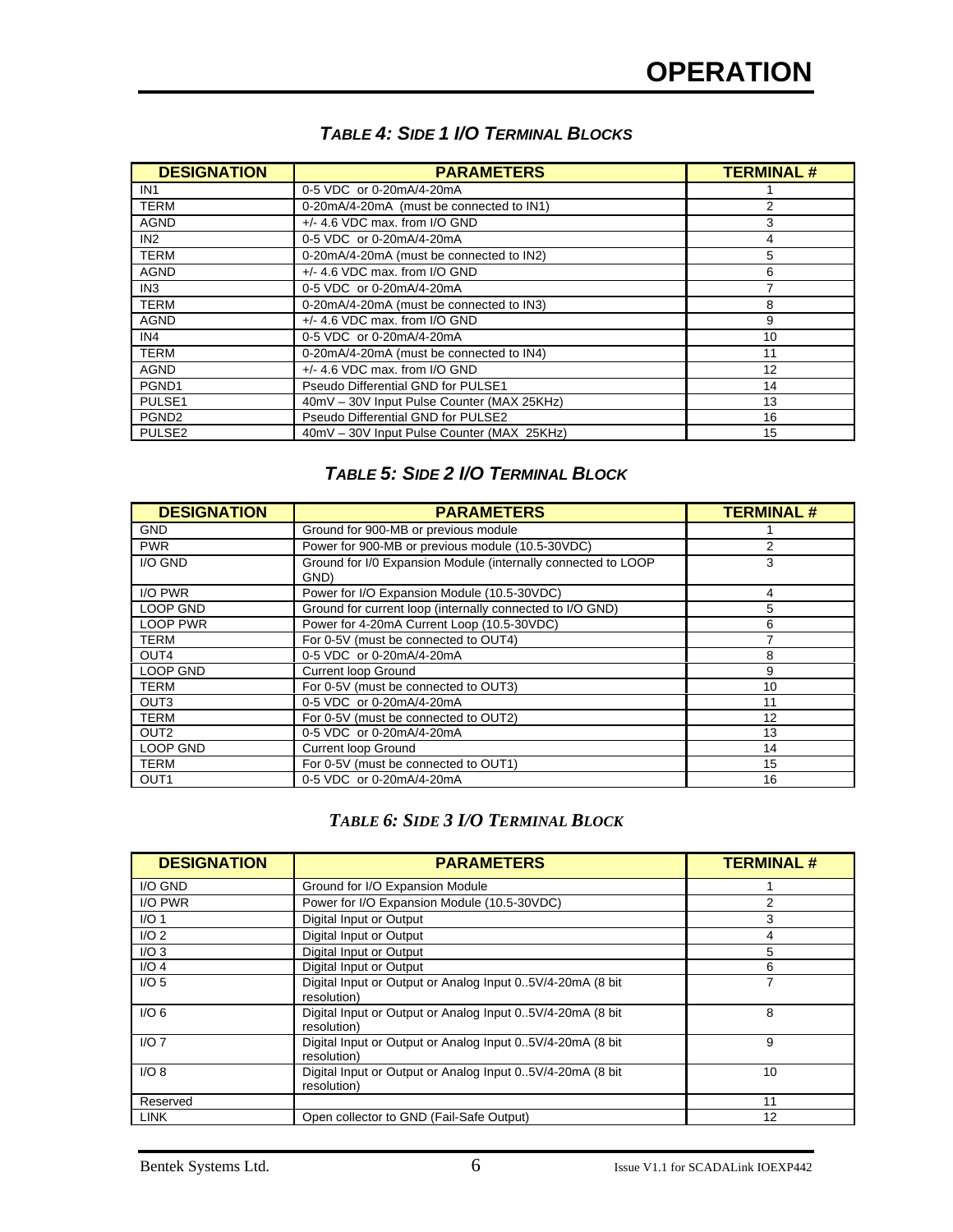#### **2.2.1 POWER SUPPLY TERMINALS**

There are 4 separate sets of power supply inputs (2 of these are the same but found in 2 different locations). They are described below:

**PWR** provides power to the 900-MB connected to the I/O Expansion Module.

PWR voltage can be monitored by a Modbus master (see Table 8 for Modbus addresses). The following formula is used to calculate the PWR voltage from this read digital value:

PWR Voltage = 30 \* MODBUS Address 40046 / 32767

For higher accuracy, use Modbus register 40048 (each step in 0.1V) and the following equation:

PWR Voltage Level = MODBUS Address 40048

#### **Note: The 900-MB power supply PWR can be completely isolated from I/O PWR or LOOP PWR.**

**I/O PWR** provides power to the pulse counters and the digital I/O on the I/O Expansion Module.

For new installations, all required power can be provided to the I/O Expansion Module by connecting to **SIDE 2** (where PWR, I/O PWR and LOOP PWR can all be found together in one group). There is also another set of I/O PWR terminals occurring on SIDE 3 . It is electrically the same as the SIDE 2 I/O PWR but exists to make SIDE 3 compatible to the 900-MB I/O connector. This allows connectors from legacy 900-MB systems to connect directly to an added I/O Expansion Module without any need for rewiring.

I/O PWR voltage can be monitored by a master (see Table 8 for Modbus addresses). The following formula is used to calculate the power from this read digital value:

I/O PWR Voltage = 30 \* MODBUS Address 40056 / 32767

**LOOP PWR** provides power to the dedicated analog inputs and outputs.

**Note: LOOP GND and I/O GND must not differ by more than 4.6V for proper operation.**

If the 0-20 mA/4-20 mA section is unused, LOOP GND and LOOP PWR do not need to be connected.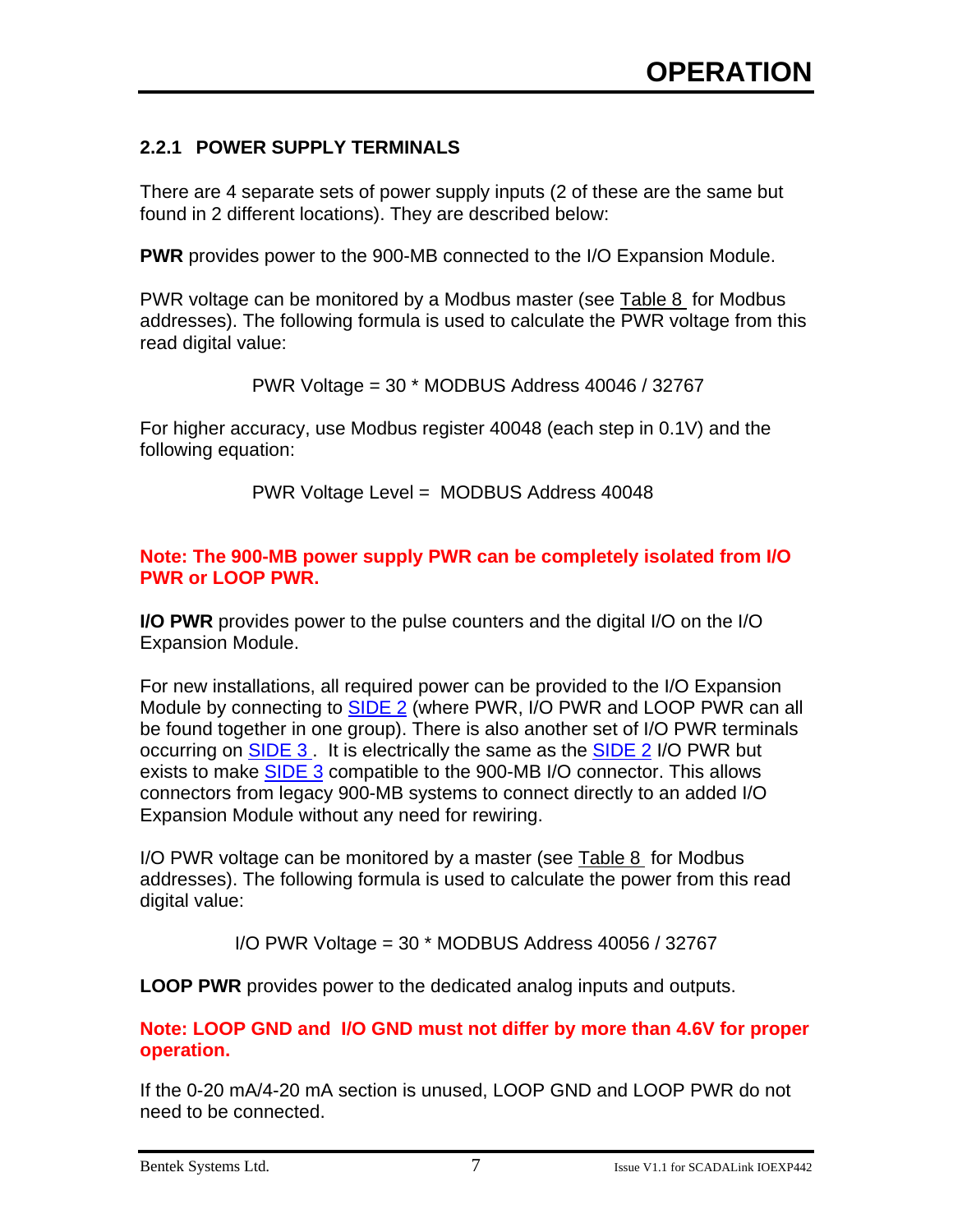LOOP PWR voltage can be monitored by a Modbus master (see Table 8 for Modbus addresses). The following formula is used to calculate the power from this read digital value:

LOOP PWR Voltage = 30 \* MODBUS Address 40055 / 32767

#### **2.2.2 POWER SUPPLY WIRING EXAMPLES**

The number of power supplies used depends on whether the I/O Expansion Module is used in a new or a legacy system.

Typically, in a new design one properly sized power supply can supply power to all the power supply input terminals found on SIDE 2.

In a legacy system, however, the existing 900-MB connector can plug right into the SIDE 3 terminal strip of the I/O Expansion Module. This is because all 3 power circuits (PWR, LOOP PWR and I/O PWR) have the same voltage range. The existing power supply subsequently provides power to I/O PWR in the expanded system. If the original power supply had adequate power, the designer can use the extra capacity to power the PWR and LOOP PWR circuit. However, many legacy systems have power supplies that only possess enough capacity for the 900-MB. In this case, the designer then needs to supply one new power supply for PWR and LOOP PWR. Power specifications are given in Table 9.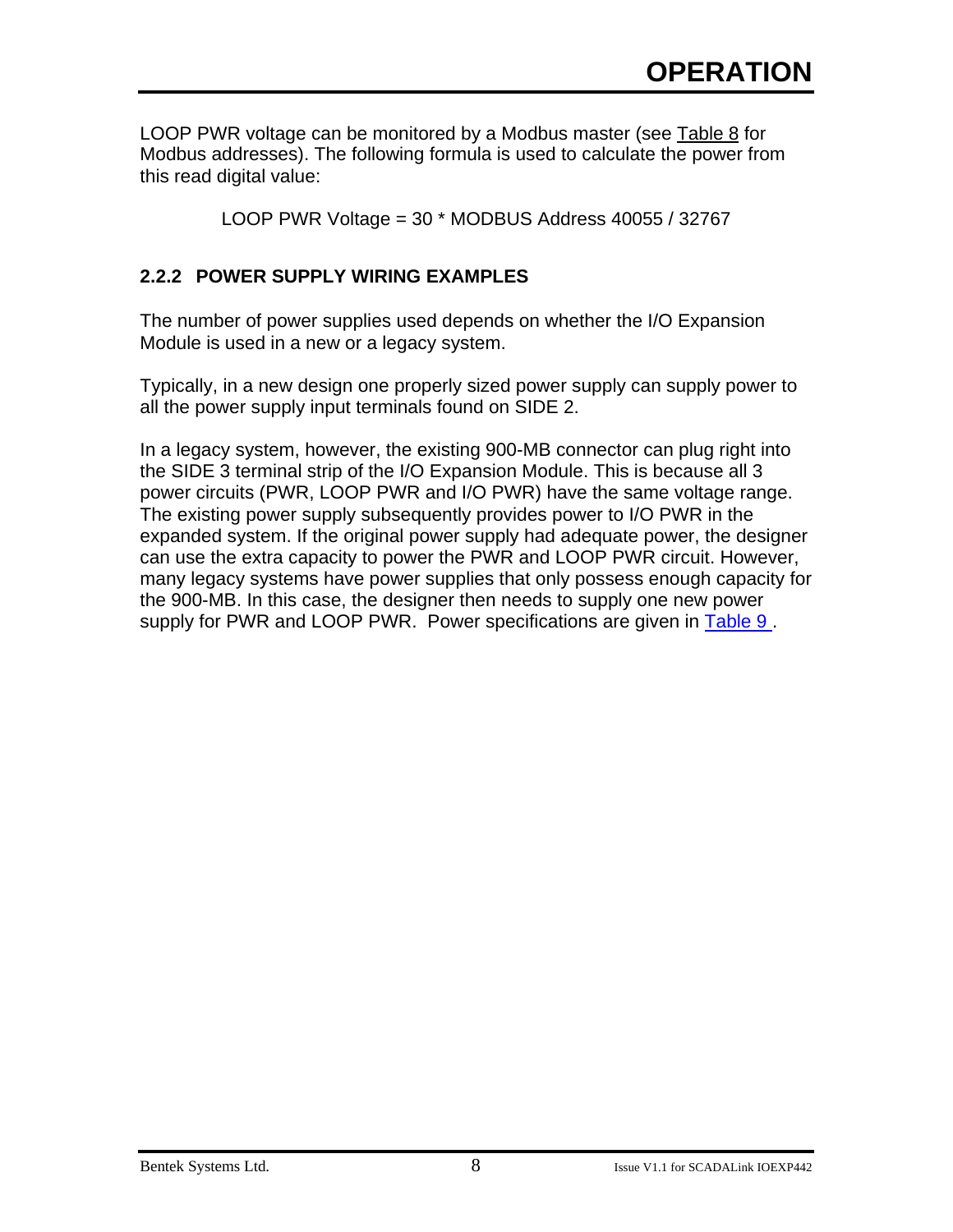## **OPERATION**



*Figure 3: Power Supply Wiring: New vs. Legacy System*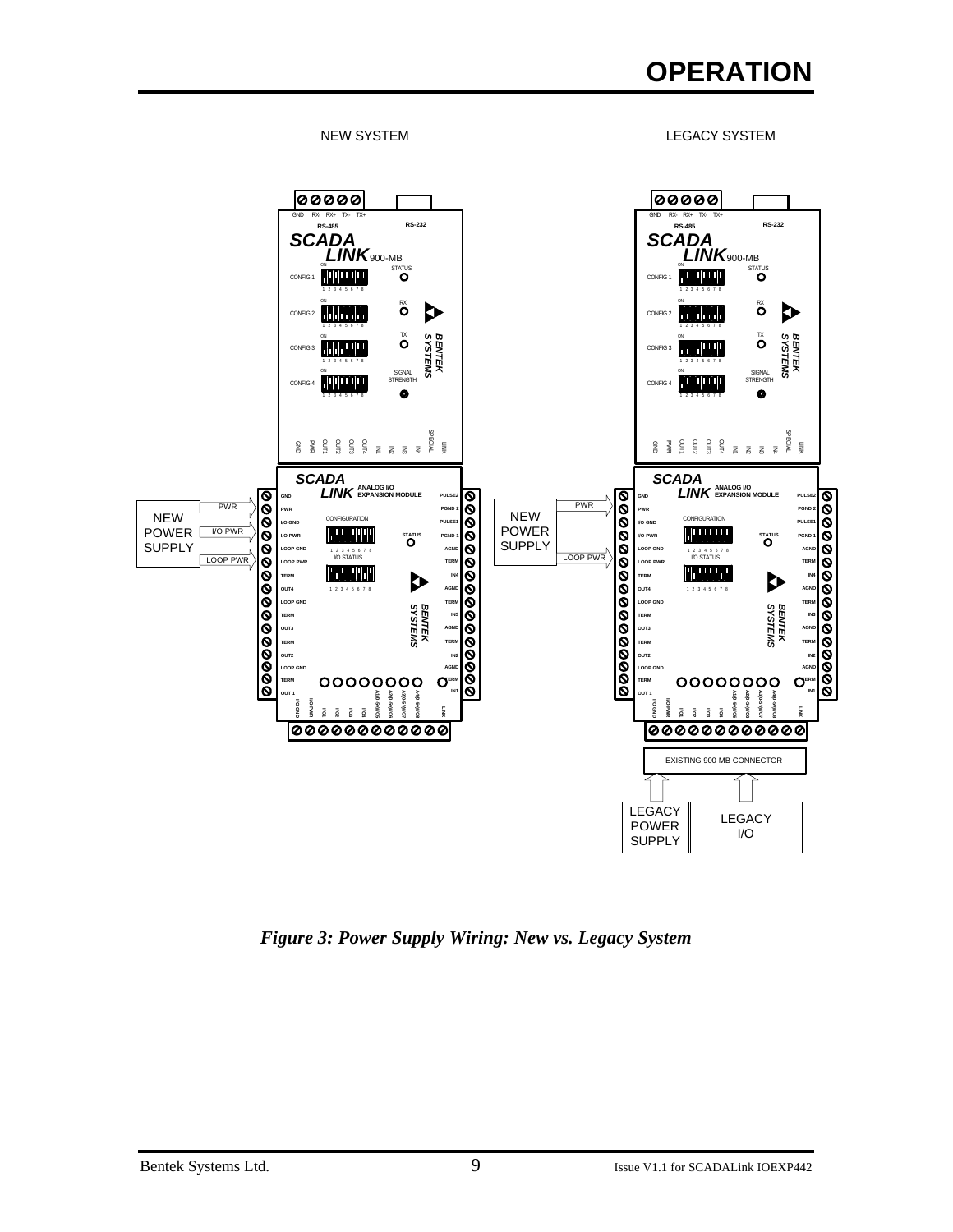#### **2.2.3 DEDICATED ANALOG INPUTS**

There are 4 dedicated analog input channels named IN1 - IN4. Each of these channels provides 12 bits resolution and can operate in two modes: current or voltage.

#### **2.2.3.1 Current Mode**

To measure current using one of the dedicated analog inputs IN1 – IN4, connect the signal terminal (+) of the current transmitter to one of the channel inputs then jumper that channel input to its adjacent TERM terminal where an internal 250 ohm terminating resistor connects to AGND.

#### *2.2.3.1.1 Two wire loop-powered transmitter:*

- 1. Connect the (-) terminal of the loop power supply to AGND and LOOP GND
- 2. Connect the (+) terminal of the loop power supply to the (-) terminal of the loop transmitter.
- 3. Connect the (+) terminal of the loop transmitter to INx.

#### *2.2.3.1.2 Four wire self-powered transmitter:*

- 1. The self-powered transmitter has it's own power supply, connect this supply to LOOP GND and LOOP PWR respectively
- 2. Connect the (-) of the transmitter to AGND and the (+) of the transmitter back to the input Inx.

#### **Note**: **AGND is the "Analog Ground" and must be within 4.6 Volts of the Power Supply grounds (GND).**

#### **2.2.3.2 Voltage Mode**

- 1. Voltage source must not exceed 5V DC
- 2. Connect the signal directly to the channel input. The adjacent terminator (TERM) is not used.

#### **2.2.3.3 Input Register Scaling**

The 12 bit IN1 to IN4 input values are read from MODBUS locations 30001 to 30004 while the 8 bit A1(0-5V)IN1 to A4(0-5V)IN4 input values are read from MODBUS locations 30005 to 30008 (See Table 8).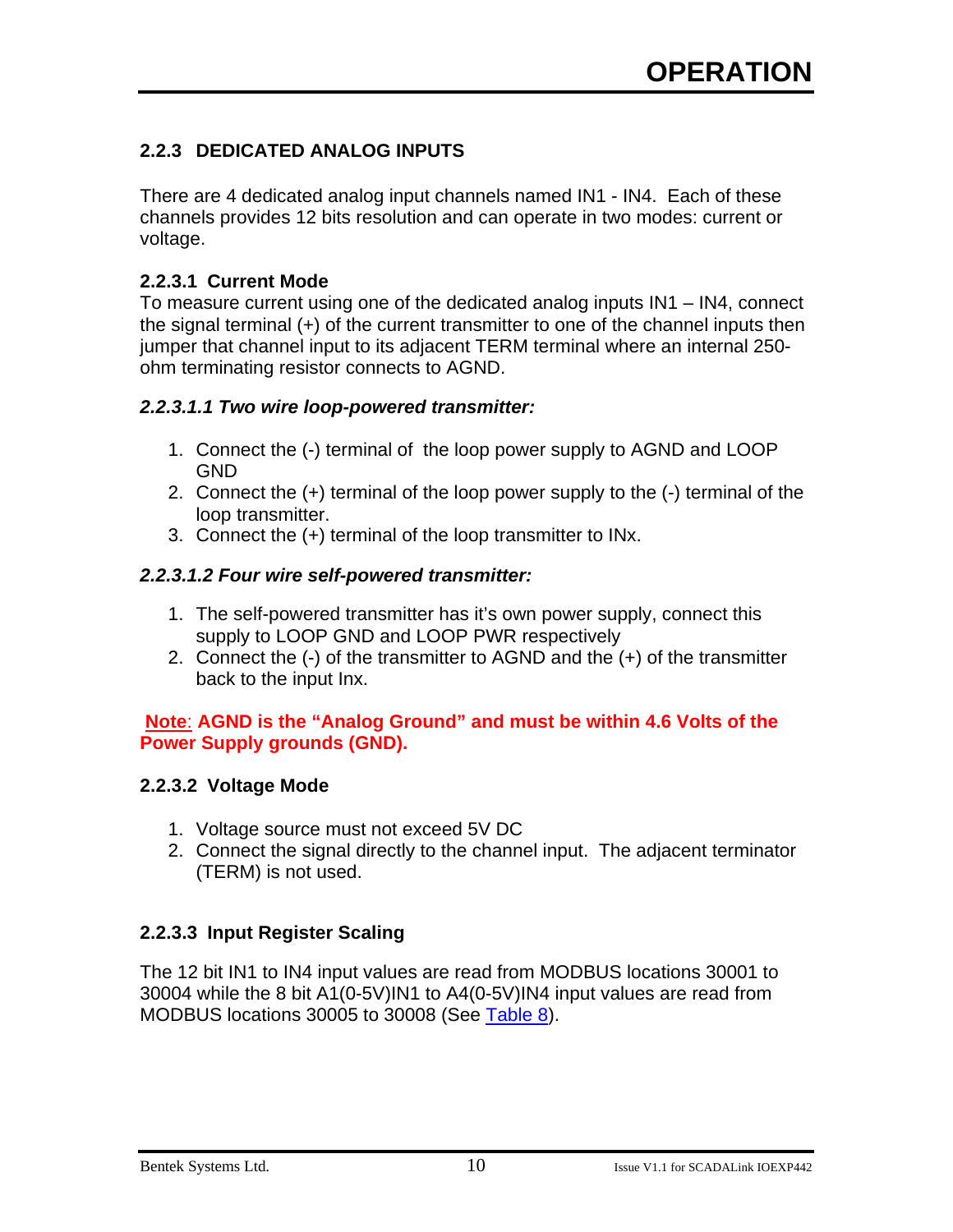#### *2.2.3.3.1 Current Measurement*

Use the following equations to generate a current value in physical units of milliAmperes:

 $0 - 20$  mA Input current mA =  $20$  \* MODBUS Value / 32767

 $4 - 20$  mA Input current mA =  $(20 * (MODBUS Value - 6553) / 32767) + 4$ 

#### *2.2.3.3.2 Voltage Measurement*

Use this equation to generate a voltage value in physical units of Volts:

Voltage = 5 \* MODBUS Value / 32767

The figure below show a 2-wire loop-powered, a 4-wire self-powered and a voltage transmitter connection to IN1, IN2 and IN4 respectively of the I/O Expansion Module.



*Figure 4: Analog Input Wiring*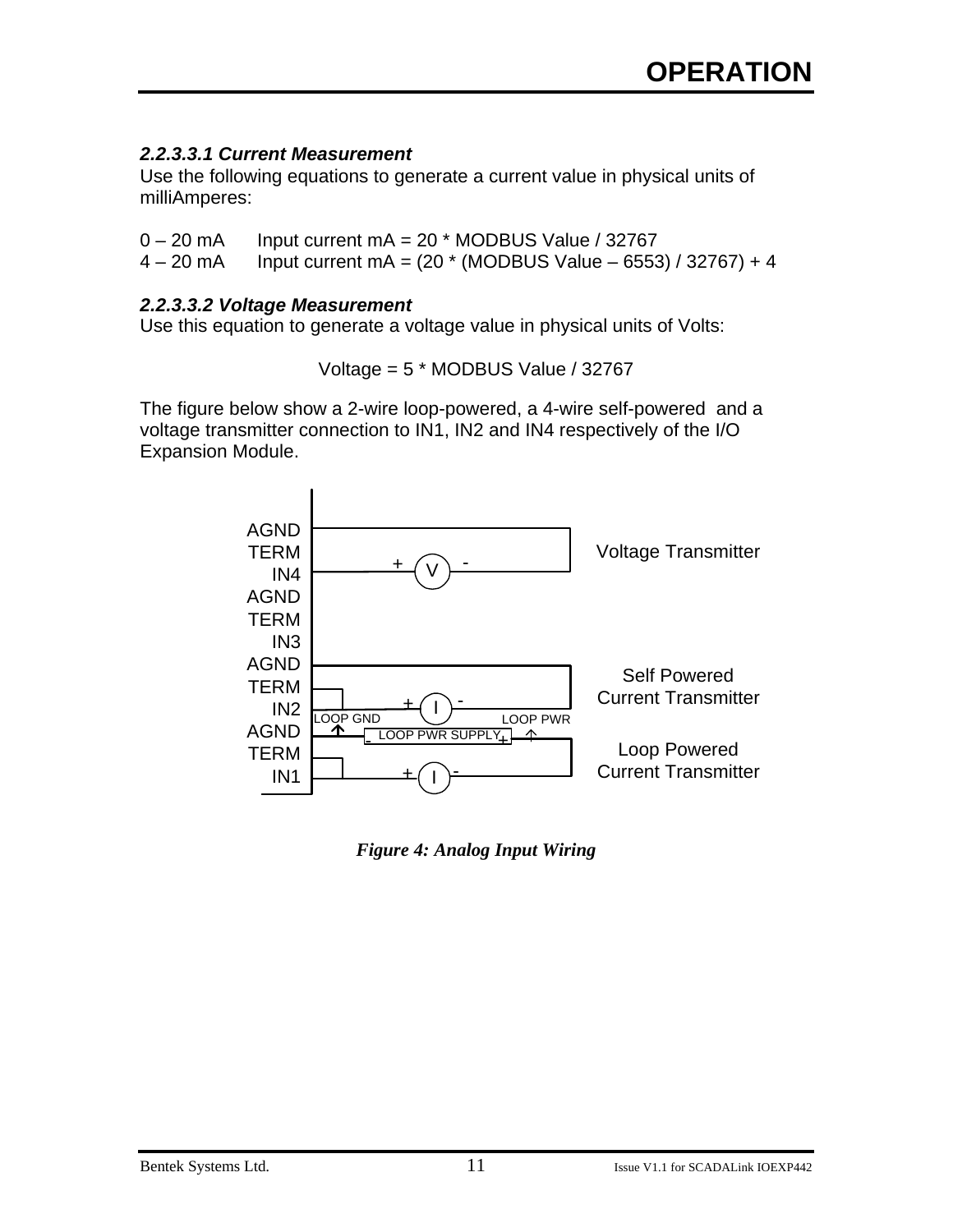#### **2.2.4 DEDICATED ANALOG OUTPUTS**

There are four dedicated analog output channels named OUT1 - OUT4. Each channel provides 12 bit resolution and can operate in 2 modes: current or voltage.

#### **2.2.4.1 Current Output**

- 1. Set Switch 7 Config 1 on the attached SCADALink 900MB radio modem for the output channel to source either 0-20 mA or 4-20mA.
- 2. Connect OUTx to one terminal of the current load and connect the return lead to the LOOP GND terminal adjacent to OUTx.

#### **2.2.4.2 Voltage Output**

- 1. Set Switch 7 Config 1 on the attached SCADALink 900MB radio modem (up:4-20, down:0-20) to configure the channel for 0-20 mA.
- 2. Connect OUTx to (+) terminal of the voltage load and connect the return lead to the AGND terminal adjacent to OUTx**.**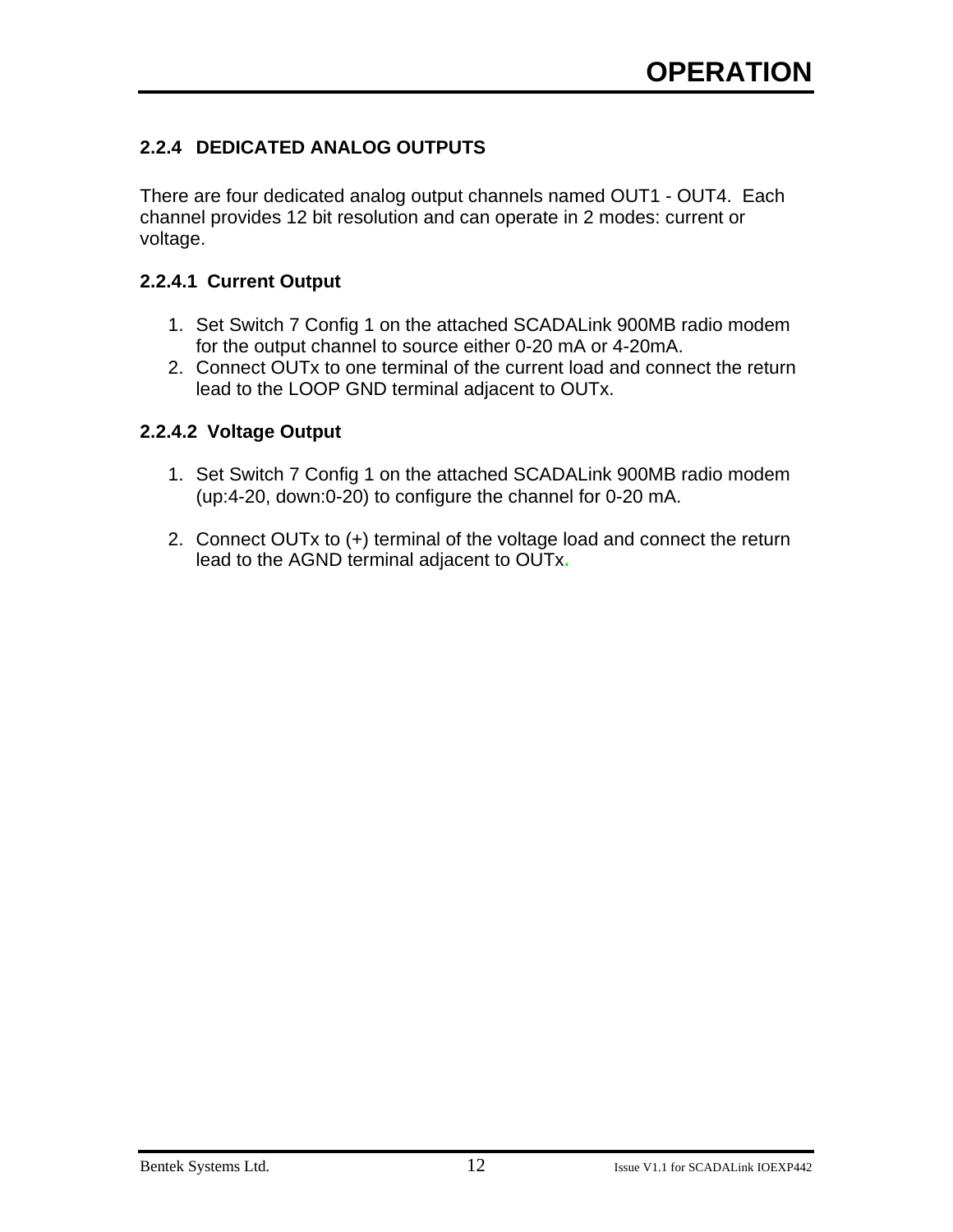The minimum and maximum impedance for loads connected to the current loop outputs is based on the LOOP Power Supply of 10.5 to 30 volts. The maximum Loop Resistance is calculated with the following formula.

Maximum Loop Resistance = (Loop Voltage – 3V) \* 50 ohm

Figure 5 below shows typical current and voltage output connections. Note that TERM is jumpered to OUTx when a voltage output is desired.



*Figure 5: Analog Output Wiring*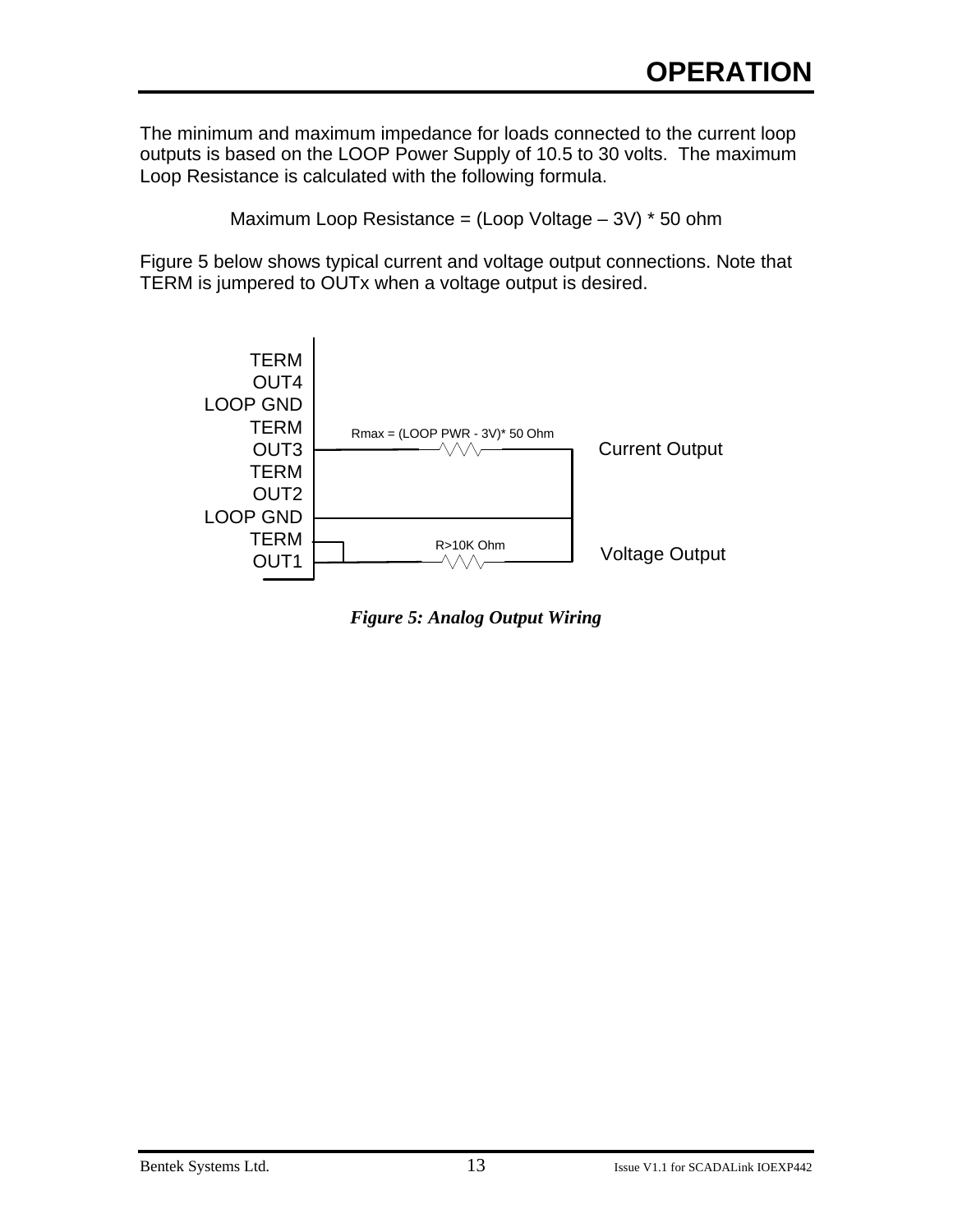#### **2.2.5 MUTIPLEXED DIGITAL INPUTS AND OUTPUTS**

There are 4 multiplexed digital I/O channels named I/O1 – I/O4. Each channel can be configured for 1 of 2 modes: digital input or digital output.

#### **2.2.5.1 Digital Input**

- 1. Set the appropriate I/O STATUS DIP switch channel pair as digital inputs.
- 2. Connect the digital input **(Note: voltage greater than 2.5V will be considered ON and the corresponding I/O LED will be lit green).**

#### **2.2.5.2 Digital Output**

- 1. Set the appropriate I/O STATUS DIP switch channel pair as digital outputs.
- 2. Connect the digital output **(Note: Digital outputs are open-collector type, which pull to ground when active. This is the same configuration as presently used on the 900-MB radio. When configured as an output and the output is active, the corresponding light will be red**).

All input and output devices should be referenced to the I/O power and ground connection on the same connector.



*Figure 6: Digital Input/Output Wiring*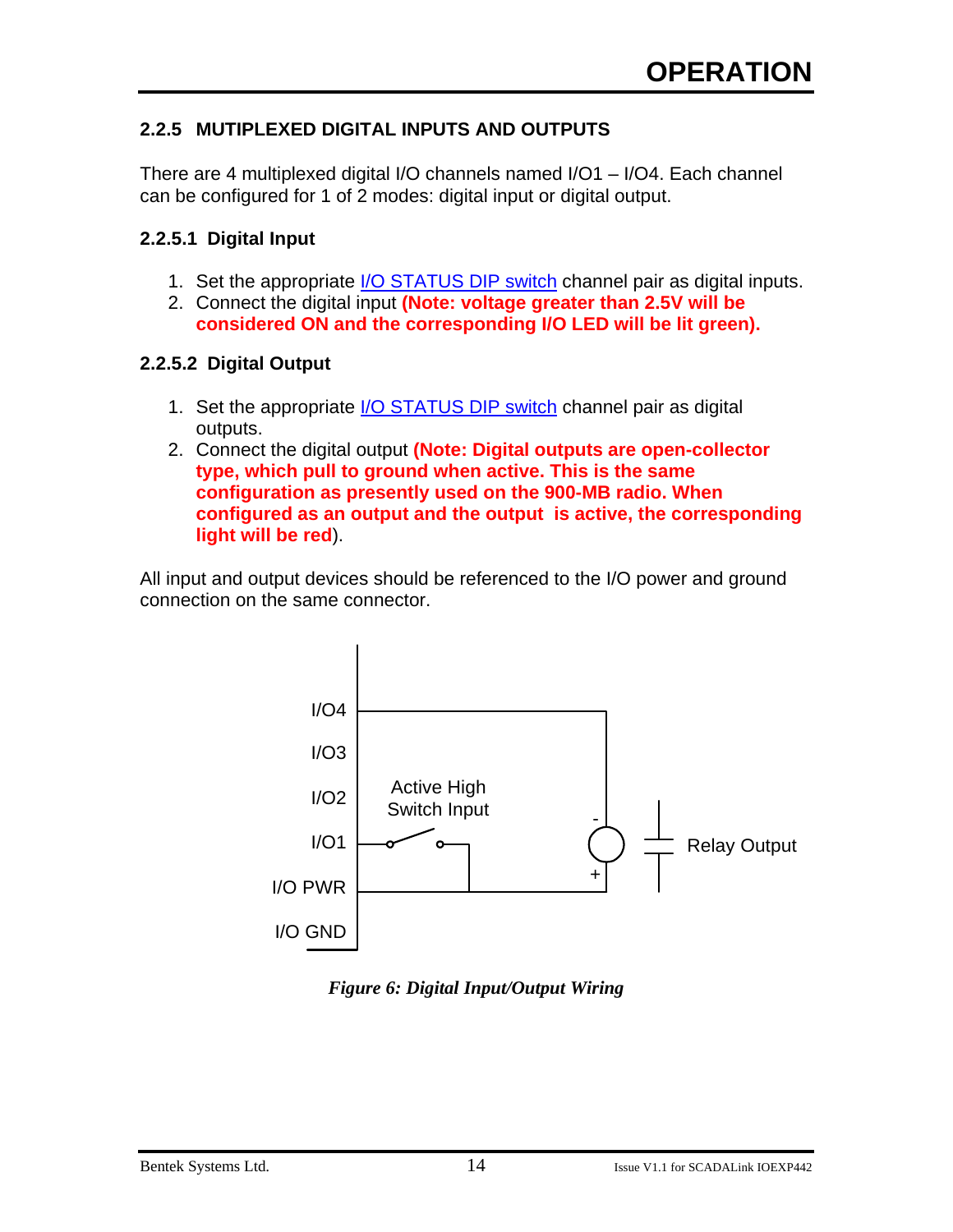An external pull-up resistor of 10K ohms can be used if active low is used (input active when pulled to ground). Typically, OPTO22 (or equivalent) DC output modules require this wiring configuration. **Note: do not use external Pullup resistors when the I/O point is configured as an output.**



*Figure 7: Digital Input Wiring (Active Low Input)*

#### **2.2.5.3 Input Register Scaling**

Digital inputs or outputs can be read or written to at Modbus address locations 00001-00004 (Outputs) and 10001-10004 respectively (See Table 8).

#### **2.2.6 MULTIPLEXED ANALOG INPUTS, DIGITAL INPUTS AND DIGITAL OUTPUTS**

There are 4 multiplexed mixed analog and digital I/O channels named A1(0-5V)I/O1 – A4(0-5V)I/O4. Each channel can operate in 3 modes: analog input, digital input or digital output. The digital inputs and outputs operate exactly the same way that I/O1 – I/O4 does so will not be described here.

#### **2.2.6.1 Analog Voltage Input**

Connect the (+) terminal of the voltage source to Ax(0-5V)I/Ox and the (-) terminal to I/O GND.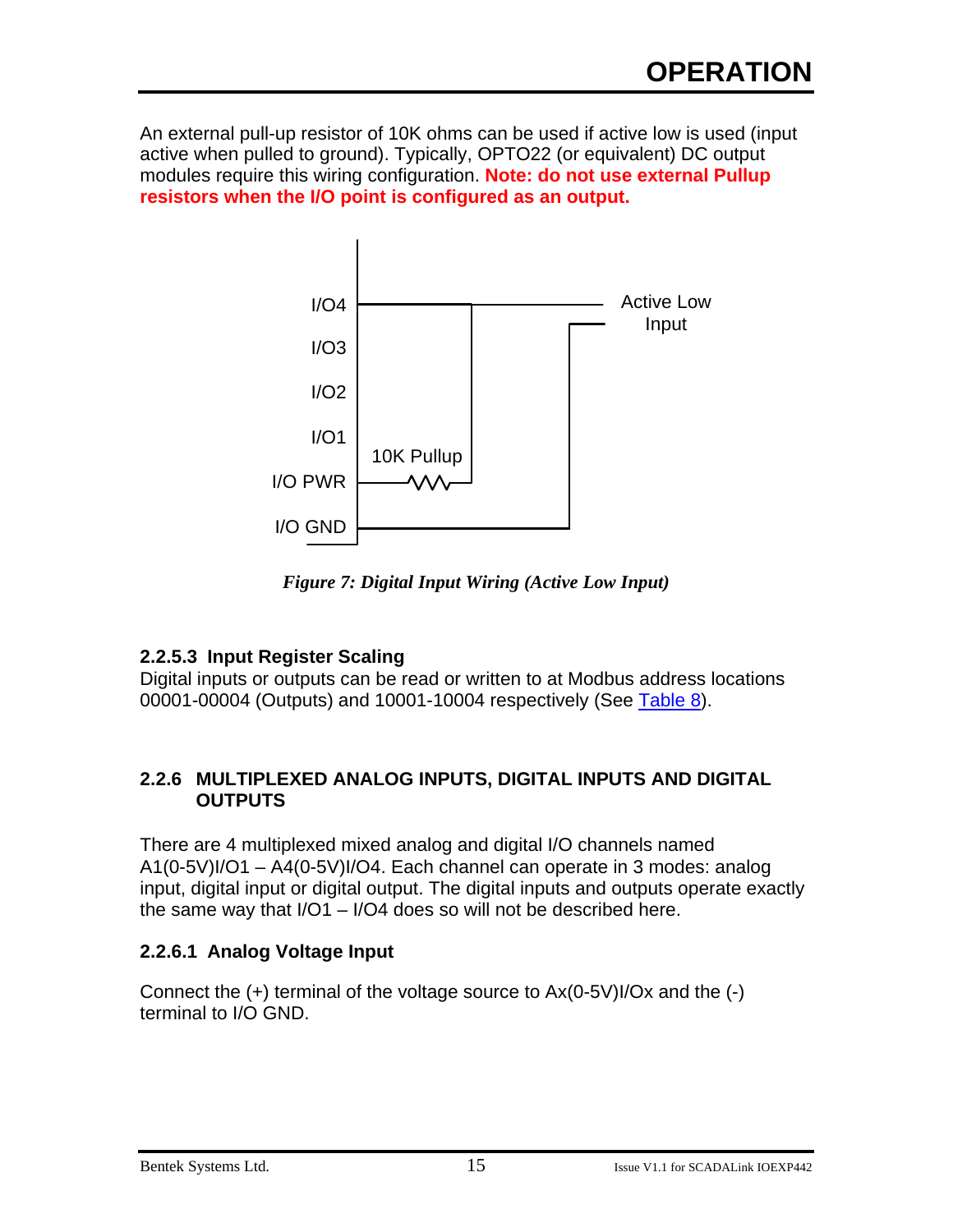#### **2.2.6.2 Analog Current Input**

To measure current using one of the multiplexed inputs A1(0-5V)I/O1 – A4(0-5V)I/O4, the appropriate I/O STATUS DIP switch channel pair must first be set as an input. **Note: these inputs can only yield 8 bit resolution.**

#### *2.2.6.2.1 Two wire loop-powered transmitter*

- 1. Connect the (-) terminal of the loop power supply to I/O GND
- 2. Connect the (+) terminal of the loop power supply to the (-) terminal of the loop transmitter.
- 3. Connect the (+) terminal of the loop transmitter to Ax(0-5V)I/Ox
- 4. Connect a 250 Ohm resistor between Ax(0-5V)I/Ox and I/O GND

#### *2.2.6.2.2 Four wire self-powered transmitter*

- 1. Connect the loop power supply (-) terminal to (I/O GND or LOOP GND) and the loop power supply (+) terminal to I/O PWR
- 2. Connect the (-) of the loop transmitter to I/O GND or LOOP GND and the (+) of the transmitter back to the input Ax(0-5V)I/Ox
- 3. Connect a 250 Ohm resistor between Ax(0-5V)I/Ox and I/O GND

#### **2.2.6.3 Input Registry Scaling**

The 8 bit A1(0-5V)IN1 to A4(0-5V)IN4 input values are read from MODBUS locations 30005 to 30008 (See Table 8 ).

#### **2.2.7 PULSE INPUTS**

There are two high speed pulse counter input channels. These inputs will accept either a 5V LOGIC DC input or 40mV AC input. The frequency counter is updated each second and the input frequency can range from 0 Hz to 25 kHz. The reported value is in Hertz and each pulse counter is 32 bits wide with a corresponding 16-bit frequency word (See Table 8).

The pair of jumpers on the bottom board of the assembly are used to configure the pulse counter input as either AC or DC. Factory Default is DC Input Configuration.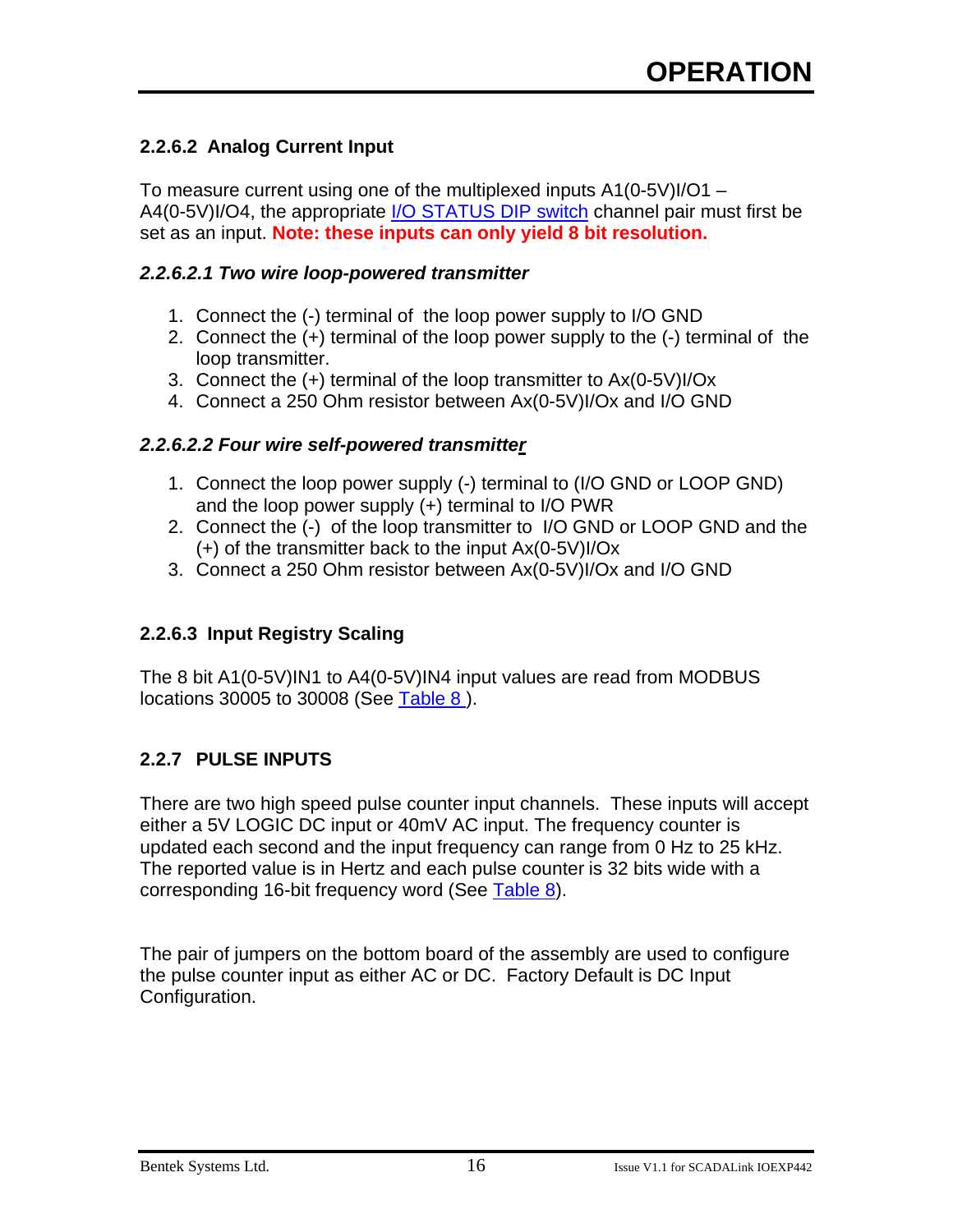## **OPERATION**



In DC Input Configuration, the connector pins PGND1 and PGND2 are the same ground as I/O Ground. In AC Input Configuration, the measured signal must be within 5 volts of I/O Ground in order for the internal comparators to function.

The pulse counters operate from the I/O power supply terminals. If the power supplies are separated, it is possible to continue to operate the pulse counters while letting the 900-MB and the current loops power fail. The pulse counter values are saved during power failure.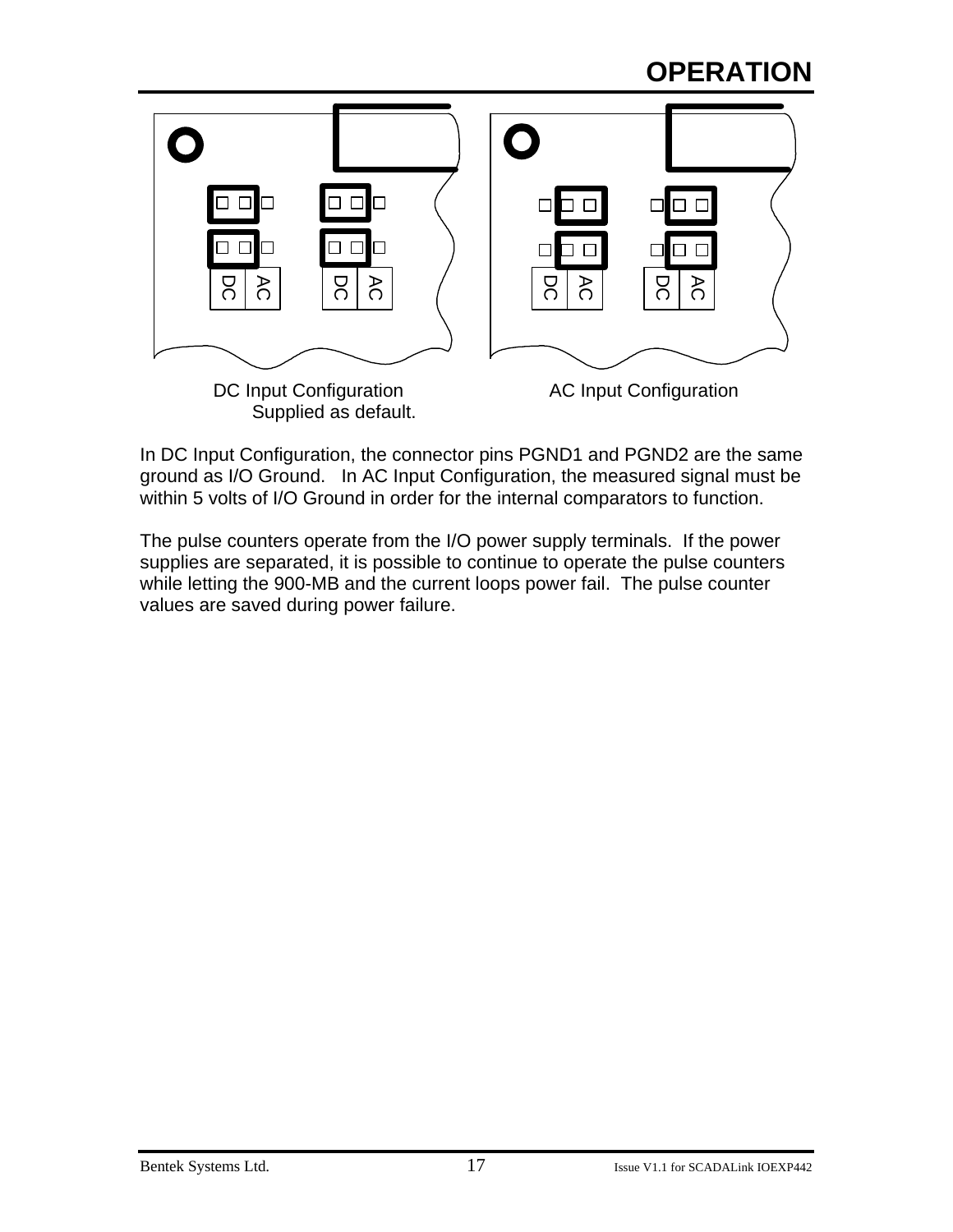#### **2.2.8 LINK OUTPUT**

The IOEXP442's LINK Output is used to indicate the status of the radio link. It is a direct wire to the 900-MB LINK Output. Refer to the 900-MB User manual for operation and connection details.

#### **2.2.9 LED INDICATORS**

**STATUS** LED indicates the I/O Expansion Module has commenced operation and that the internal electronics are operating.

**LINK** LED indicates a good radio link. This LED is synchronized with the LINK output found on SIDE 3 and operates as described in the SCADALink 900-MB User manual.

**I/O LED's** indicate status of digital inputs or outputs on the I/O, A(0-5V)I/O channels.

#### *TABLE 7: I/O LED DESCRIPTION*

| <b>LED Color</b> | <b>Description</b>                                           |
|------------------|--------------------------------------------------------------|
| Green            | Channel is configured as an input and the input is > 2.5 VDC |
| Red              | Channel is configured as an output AND an output is active   |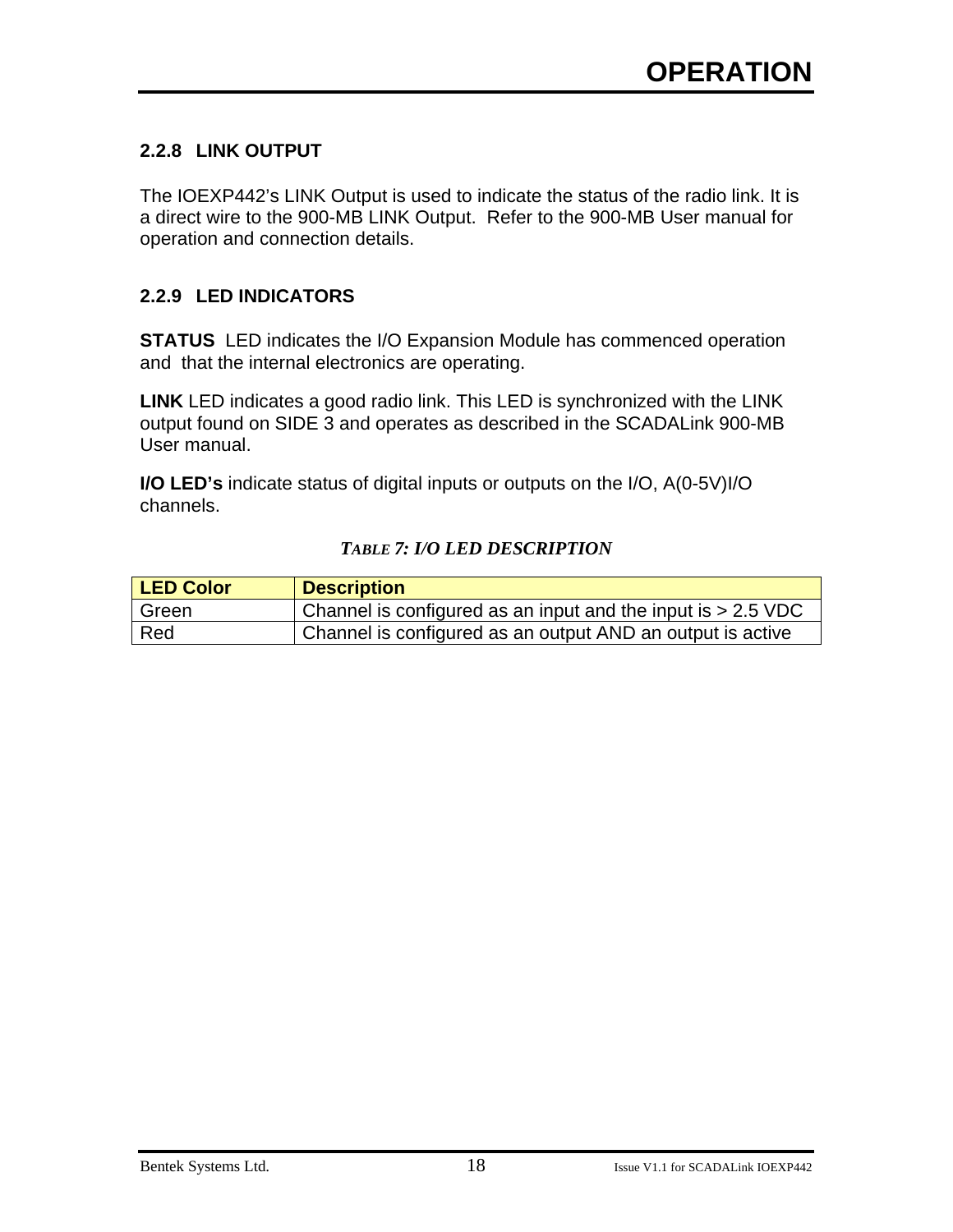#### **2.2.10 MODBUS ADDRESSING**

|                                    | $\overline{0}$          | 10,000                 | 30,000                 | 40,000                 |
|------------------------------------|-------------------------|------------------------|------------------------|------------------------|
| $\mathbf{1}$                       | I/O1                    | $\overline{IO1}$       | IN <sub>1</sub>        | OUT <sub>1</sub>       |
|                                    | (DOUT1)                 | (DIN1)                 |                        |                        |
| $\overline{2}$                     | I/O2                    | I/O2                   | IN <sub>2</sub>        | OUT <sub>2</sub>       |
|                                    | (DOUT2)                 | (DIN2)                 |                        |                        |
| $\overline{3}$                     | I/O3                    | $\overline{1/03}$      | $\overline{IN3}$       | OUT <sub>3</sub>       |
| $\overline{4}$                     | (DOUT3)<br>I/O4         | (DIN3)<br>I/O4         | $\overline{IN4}$       | OUT4                   |
|                                    | (DOUT4)                 | (DIN4)                 |                        |                        |
| $\overline{5}$                     | A1(0-5V)I/O1            | A1(0-5V)I/O1           | A1(0-5V)I/O1           |                        |
|                                    | (DOUT5)                 | (DIN5)                 | (AIN1)                 |                        |
| $6\phantom{a}$                     | A1(0-5V)I/O1            | A2(0-5V)I/O2           | A2(0-5V)I/O2           |                        |
|                                    | (DOUT6)                 | (DIN6)                 | (AIN2)                 |                        |
| $\overline{7}$                     | A1(0-5V)I/O1            | A3(0-5V)I/O3           | A3(0-5V)I/O3           |                        |
|                                    | (DOUT7)                 | (DIN7)                 | (AIN3)                 |                        |
| $\boldsymbol{8}$                   | A1(0-5V)I/O1<br>(DOUT8) | A4(0-5V)I/O4<br>(DIN8) | A4(0-5V)I/O4<br>(AIN4) |                        |
| $\overline{9}$                     |                         |                        |                        | <b>WATCHWRITE</b>      |
| 10                                 |                         |                        |                        |                        |
| 11                                 |                         |                        |                        |                        |
| 12                                 |                         |                        |                        |                        |
| 13                                 |                         |                        |                        |                        |
| 14                                 |                         |                        |                        |                        |
| 15                                 |                         |                        |                        |                        |
| 16                                 |                         |                        |                        |                        |
| 17                                 |                         |                        |                        |                        |
| 18                                 |                         |                        |                        |                        |
| 19                                 |                         |                        |                        |                        |
| $\overline{20}$<br>$\overline{21}$ |                         |                        |                        |                        |
| $\overline{22}$                    |                         |                        |                        |                        |
| <b>23</b>                          |                         |                        |                        |                        |
| $\overline{24}$                    |                         |                        |                        |                        |
| $\overline{25}$                    |                         |                        |                        |                        |
| $\overline{26}$                    |                         |                        |                        |                        |
| $\overline{27}$                    |                         |                        |                        |                        |
| $\overline{28}$                    |                         |                        |                        |                        |
| 29                                 |                         |                        |                        |                        |
| 30                                 |                         |                        |                        |                        |
| 31                                 |                         |                        |                        |                        |
| 32<br>33                           |                         |                        |                        |                        |
| 34                                 |                         |                        |                        |                        |
| 35                                 |                         |                        |                        |                        |
| 36                                 |                         |                        |                        |                        |
| 37                                 |                         |                        |                        |                        |
| 38                                 |                         |                        |                        | <b>SERIAL NUMBER L</b> |
| 39                                 |                         |                        |                        | <b>SERIAL NUMBER H</b> |

#### *TABLE 8: MODBUS ADDRESSING*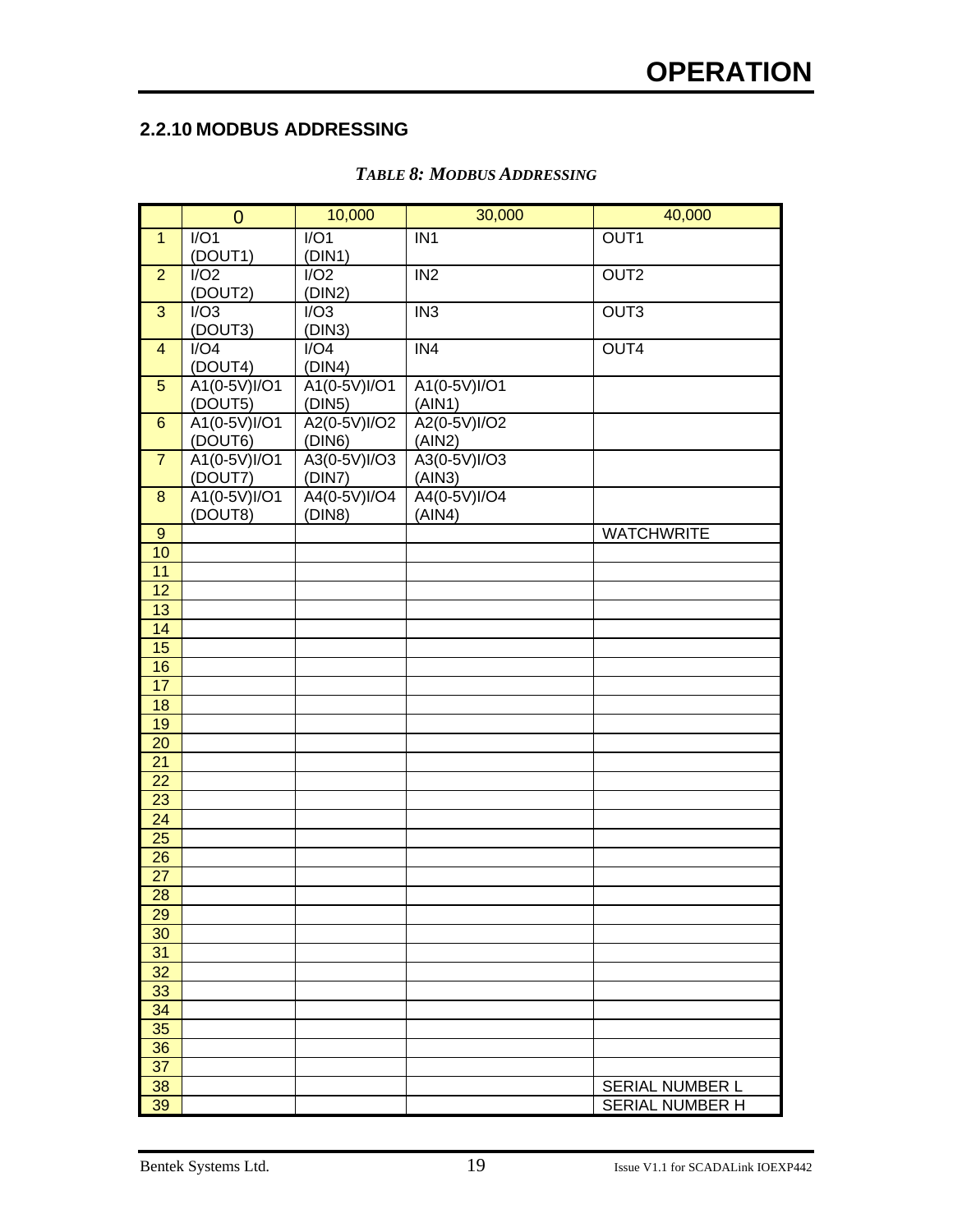## **OPERATION**

| 40              |  | <b>GROUP</b>       |
|-----------------|--|--------------------|
| 41              |  | ID <sub>1</sub>    |
| 42              |  | ID <sub>2</sub>    |
| 43              |  | CONFIG12           |
| 44              |  | CONFIG34           |
| 45              |  | RSSI - 16 BIT      |
| 46              |  | $PWR - 16$ BIT     |
| 47              |  | RSSI-dBm           |
| 48              |  | PWR in 0.1 V STEPS |
| 49              |  | <b>WATCHREAD</b>   |
| 50              |  | PACKED DIN 1-16    |
| $\overline{51}$ |  | IN <sub>1</sub>    |
| 52              |  | IN <sub>2</sub>    |
| 53              |  | IN <sub>3</sub>    |
| 54              |  | IN4                |
| 55              |  | <b>LOOP PWR</b>    |
| $\overline{56}$ |  | I/O PWR            |
| $\overline{57}$ |  |                    |
| 58              |  |                    |
| 59              |  | FREQ F1            |
| 60              |  | FREQ F2            |
| 61              |  |                    |
| 62              |  |                    |
| 63              |  | COUNTER1-L         |
| 64              |  | COUNTER1-H         |
| 65              |  | COUNTER2-L         |
| 66              |  | COUNTER2-H         |
| 67              |  |                    |
| 68              |  |                    |
| 69              |  |                    |
| $\overline{70}$ |  |                    |

Notes: L = Least significant word (lower 16 bits) H = Most significant word (upper 16 bits)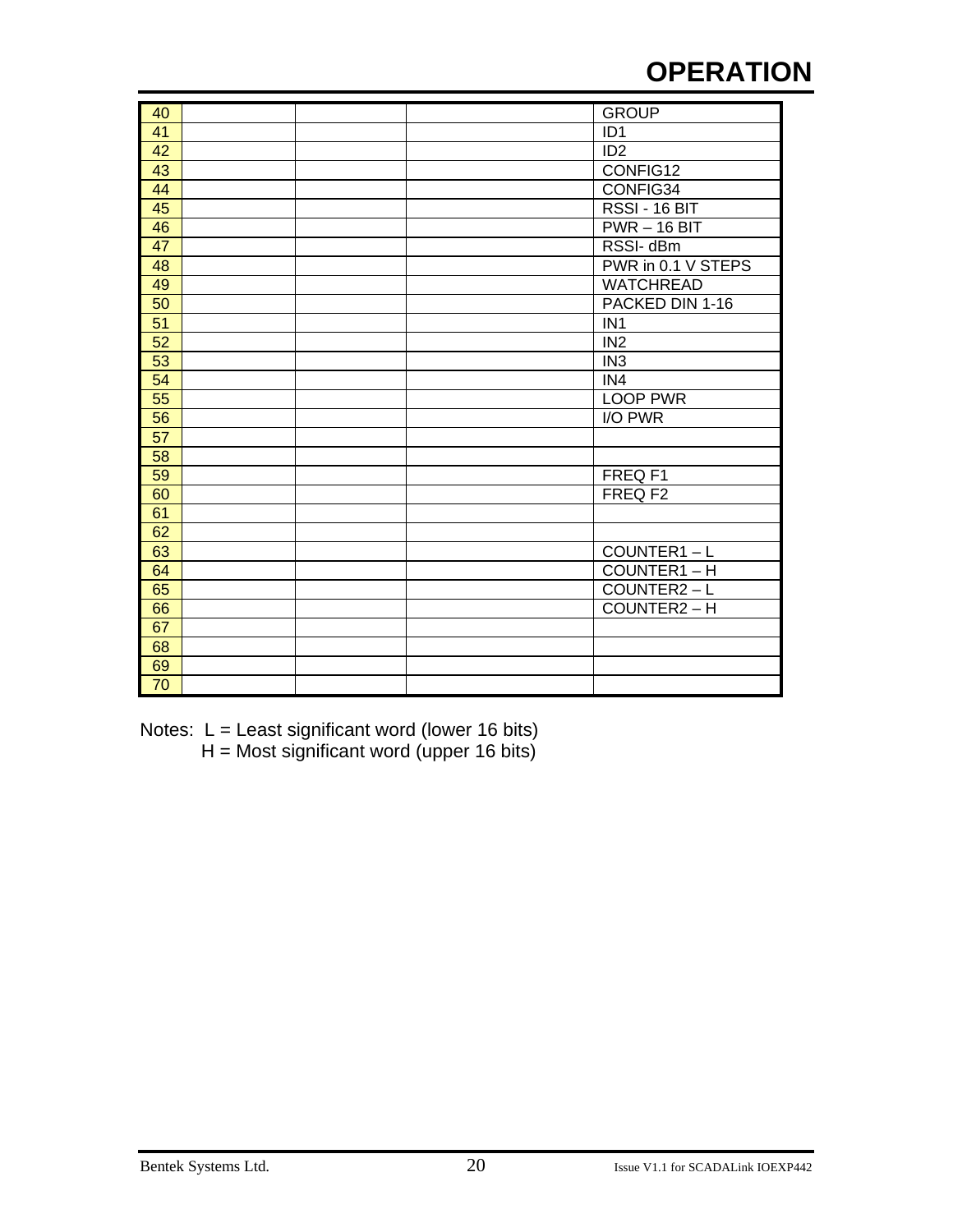### **3 SPECIFICATIONS**

#### *TABLE 9: POWER SUPPLY SPECIFICATIONS (@ TEMPERATURE =*  $-30$  *TO*  $+70$  *C)*

| <b>DESIGNATION</b>                               | <b>MAX</b> | TYP | <b>MIN</b> | <b>UNITS</b> |
|--------------------------------------------------|------------|-----|------------|--------------|
| PWR (RADIO) VOLTAGE                              | 30         |     | 10.5       | <b>VDC</b>   |
| NOTE 2<br>PWR (RADIO) CURRENT(Peak) <sup>"</sup> | 600        |     |            | mA           |
| PWR (RADIO) CURRENT (Average) <sup>2</sup>       | 350        | 290 | 200        | mA           |
| I/O PWR VOLTAGE                                  | 30         |     | 10.5       | <b>VDC</b>   |
| I/O PWR CURRENT                                  | 80         |     | 20         | mA           |
| <b>LOOP PWR VOLTAGE</b>                          | 30         |     | 10.5       | <b>VDC</b>   |
| LOOP PWR CURRENT (IOEXP442)                      | 100        |     | 20         | mA           |
| POWER UP-DELAY                                   | .5         |     |            | <b>SEC</b>   |

*NOTE 1 - ALL SUPPLYS HAVE REVERSE PROTECTION, PTC FUSE PROTECTION, AND 30V TRANSIENT SUPRESSORS ON THE SUPPLYS. THE LOOP SUPPLY AND THE I/O SUPPLY ARE OPTICALLY ISOLATED FROM THE RADIO SUPPLY.*

*NOTE 2 - I/O MODULE PLUGGED INTO 900-MB.*

#### *TABLE 10: I/O SPECIFICATIONS FOR DIGITAL I/O SIDE 3 TERMINAL BLOCK (@ TEMPERATURE = –30 TO +70 C)*

| <b>DESIGNATION</b>                               | <b>MAX</b> | <b>TYP</b> | <b>MIN</b> | <b>UNITS</b> |
|--------------------------------------------------|------------|------------|------------|--------------|
| <b>NOTE 3</b><br><b>OUTPUT SINK CURRENT</b>      | .5         |            |            | AMP          |
| <b>OUTPUT TOTAL SINK CURRENT</b><br><b>NOTE4</b> |            |            |            | AMP          |
| DRAIN-SOURCE VOLTAGE                             | 60         |            |            | <b>VDC</b>   |
| DIG INPUT TURN ON VOLTAGE                        |            | 2.5        |            | <b>VDC</b>   |
| <b>MAX INPUT VOLTAGE</b>                         | 60         |            |            | <b>VDC</b>   |
| ANALOG INPUT RESOLUTION                          |            | 8          |            | <b>BITS</b>  |
| ANALOG REPEATIBILITY                             |            | $+/-2$     |            | %            |
| ANALOG RANGE                                     | 5          |            |            | <b>VDC</b>   |
| <b>INPUT RESISTANCE TO GND</b>                   |            | 100        |            | K ohms       |

*NOTE 3 - SINGLE CHANNEL ON, ALL OUTPUTS HAVE TRANSIENT PROTECTION AND WILL SURVIVE RESISTIVE SHORTS TO DC SUPPLIES LESS THAN 30V.* **NOTE 4** – *DERATES TO .59 AMP AT 70C*

> *TABLE 11:CURRENT/VOLTAGE OUTPUT SPECIFICATIONS*  $(Q \text{ } T$ *EMPERATURE* = -30 *TO* +70 *C*)

| <b>DESIGNATION</b>             | <b>MAX</b> | <b>TYP</b> | <b>MIN</b> | <b>UNITS</b>   |
|--------------------------------|------------|------------|------------|----------------|
| <b>RESOLUTION</b>              |            | 12         |            | <b>BITS</b>    |
| SPAN ADJUSTMENT RANGE          |            | 2.5        |            | % FULL SCALE   |
| 4 MA ZERO ADJUST RANGE         |            |            |            | %4mA           |
| <b>TEMPERATURE DRIFT</b>       |            | .5         | -          | % FULL SCALE   |
| <b>LINEARITY</b>               |            | .05        | -          | % FULL SCALE   |
| 5V OUTPUT LOAD RESISTOR NOTE 5 |            | 252        |            | OHMS .1% 25PPM |

**NOTE 5** - *LOAD RESISTOR MUST BE JUMPERED TO THE CURRENT OUTPUT, OUTPUT CONFIGURED TO 0- 20MA TO GET VOLTAGE (0-5V) OUT.*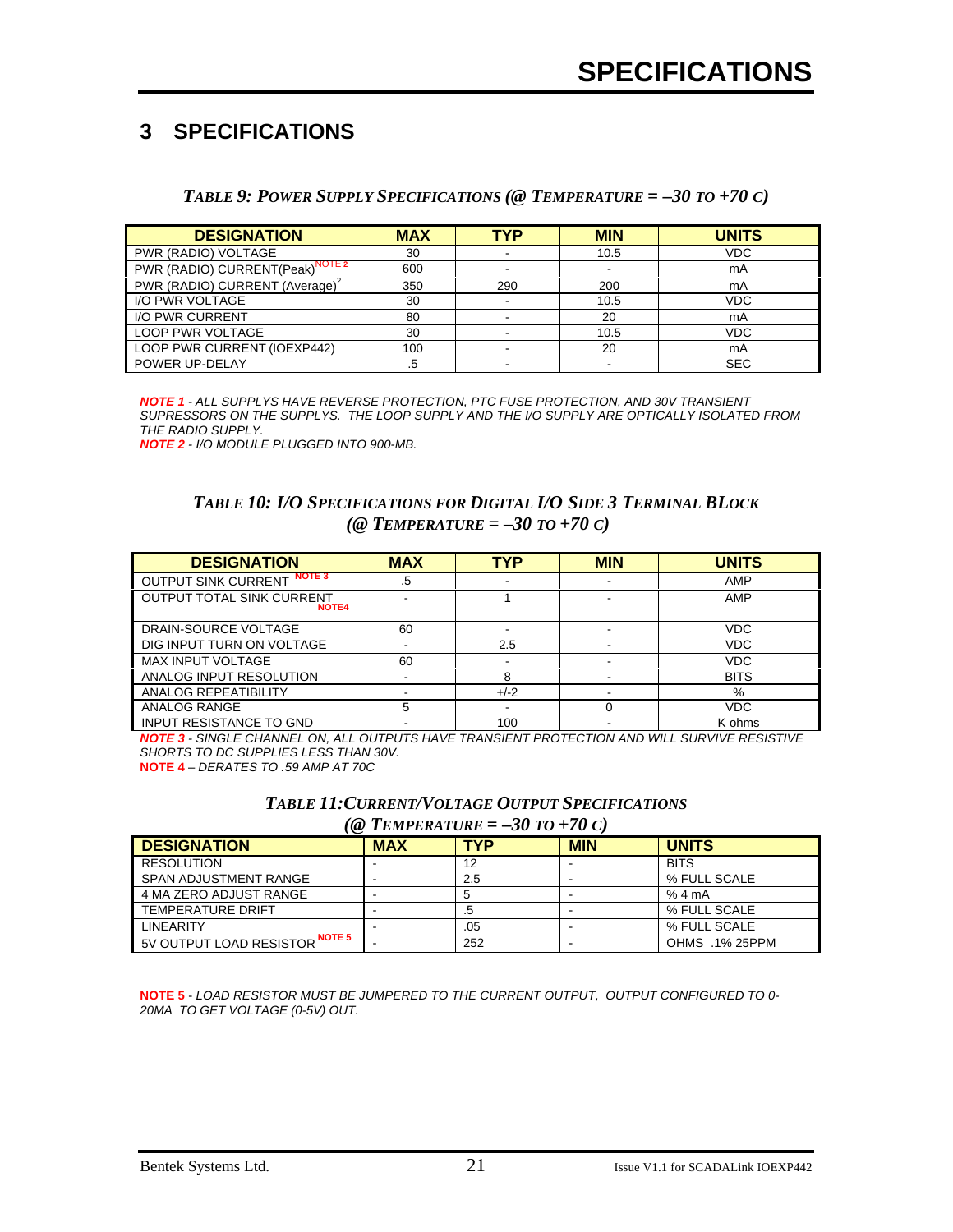#### *TABLE 12: CURRENT/VOLTAGE INPUT SPECIFICATIONS (@ TEMPERATURE = –30 TO +70 C)*

| <b>DESIGNATION</b>                     | <b>MAX</b> | TYP  | <b>MIN</b> | <b>UNITS</b>            |
|----------------------------------------|------------|------|------------|-------------------------|
| <b>RESOLUTION</b>                      |            | 12   |            | <b>BITS</b>             |
| <b>ACCURACY</b>                        |            | .25  |            | % FULL SCALE            |
| 5VDC INPUT RESISTANCE TO<br><b>GND</b> |            | 31.5 |            | K ohms                  |
| ANALOG GND                             | 4.6        |      | 4.6        | <b>VDC FROM I/O GND</b> |
| ANALOG GND CURRENT                     | 200        |      |            | mA                      |
| <b>INPUT VOLTAGE</b>                   | 30         |      |            | VDC                     |

*NOTE 6 - TO GET CURRENT INPUT YOU MUST CONNECT THE (Ax I IN) PIN TO THE TERM PIN.*

#### $TABLE 13: PULSE INPUT SPECIFICATIONS (@ TEMPERATURE = -30 T0 + 70 C)$

| <b>DESIGNATION</b>     | <b>MAX</b> | TYP | <b>MIN</b> | <b>UNITS</b>     |
|------------------------|------------|-----|------------|------------------|
| <b>FREQ</b>            | 25         |     |            | kHz              |
| <b>BACKUP INTERVAL</b> |            |     |            | <b>TIMES/SEC</b> |
| DC VOLTAGE NOTE 7      | 30         |     |            | <b>VDC</b>       |
| AC VOLTAGE MAX NOTE 7  | 30         |     |            | V PEAK TO PEAK   |
| AC VOLTAGE MIN         |            |     | 40         | m٧               |
| <b>FREQ INTERVAL</b>   |            |     |            | <b>SEC</b>       |

*NOTE 7 - TO CHANGE FROM AC PULSE COUNTING TO DC PULSE COUNTING, THE JUMPERS INSIDE THE UNIT MUST BE MOVED.*

*ALL Specifications subject to change without notice.*